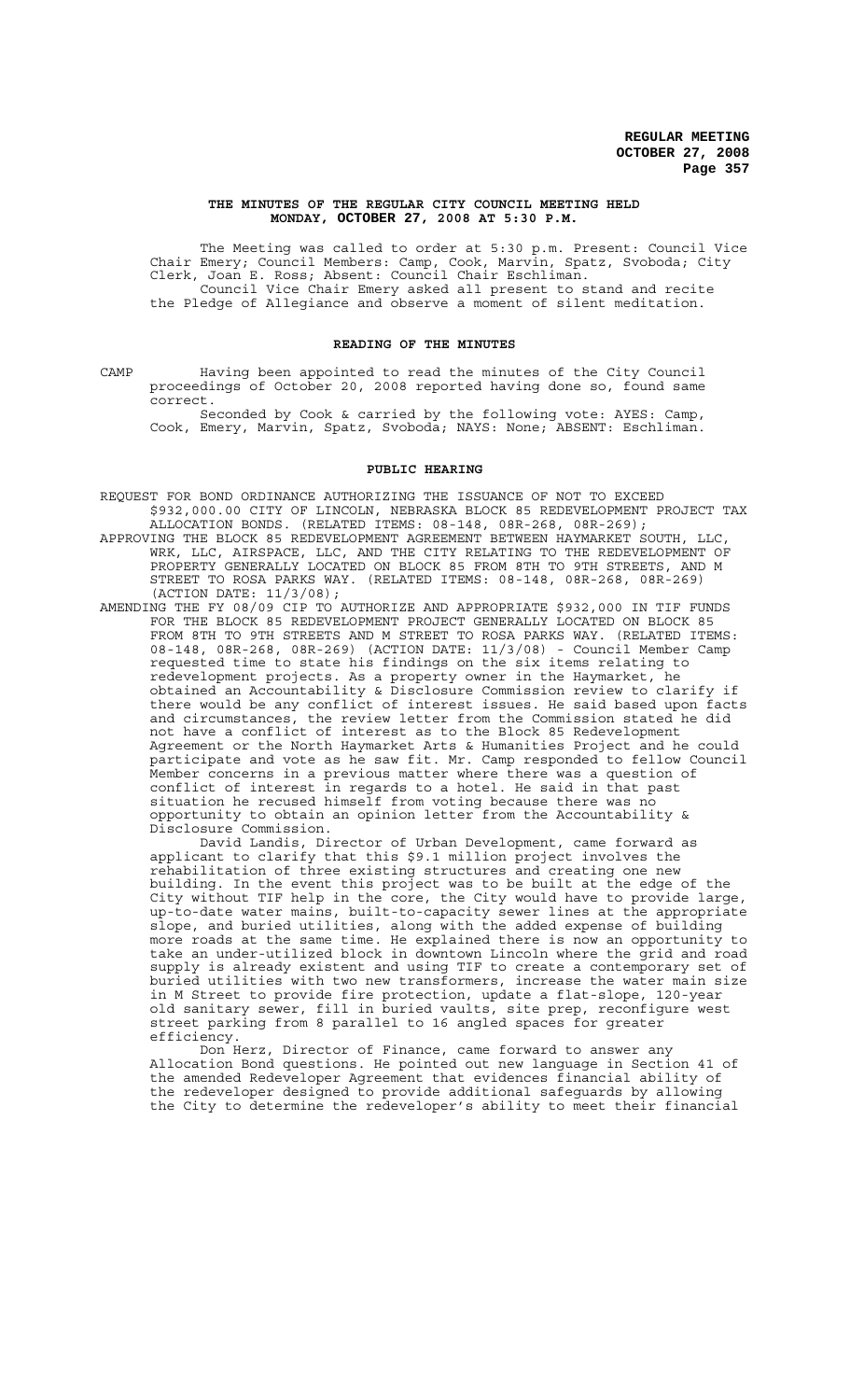> commitments. He further stated that the Bond Ordinance provides for the Developer to purchase the bonds, transferring risk from the taxpayers to the Developer in the event the tax increment does not materialize.

> Lauren Wismer, Gilmore & Bell, Bond Counsel, 1248 O St., Ste. 710, came forward to answer questions. He said the amendment to the Bond Ordinance takes into account a small revision in definition to the developer on page 4, revising the name Haymarket South LLC and WRK LLC to Block 85 LLC.

> Kent Seacrest, Seacrest & Kalkowski, 1111 Lincoln Mall, Suite 350, came forward representing Block 85 LLC, an entity which was created from two related limited liability companies, came forward to present a letter regarding potential Council Member conflicts of interest. He<br>explained that the State Community Development Law "But For" Test has explained that the State Community Development Law "But For" Test has been met. For further response of Council questions he requested continued public hearing in one week.

Robert Scott, WRK LLC, 440 N. 8<sup>th</sup> St., came forward to answer questions on the redevelopment plan. He hopes it will serve as a catalyst to stimulate investment in the area south of the Haymarket. Josh Berger, WRK LLC, 440 N. 8<sup>th</sup> St., came forward to answer

questions regarding gross square footage.

Charles Hull, 720 O St., came forward in support of the Block 85 project, representing himself as co-owner of Airspace LLC as well as coowner of Archrival Inc., a nationally recognized design firm founded 11 years ago employing 18 young, creative individuals who have chosen to privately invest \$1 million in their new commercial building in the modern progressive community of Lincoln rather than in such locations as Denver, Austin or Omaha.

 $\stackrel{\text{\scriptsize\textsf{F}}}{\text{\scriptsize\textsf{R}}}$ uss Bayer, 633 S. 112<sup>th</sup> St., adjacent property owner to the southeast, came forward in support of the redevelopment as he and his partners' goal is to create an environment to bring other small businesses into this area especially if the sewage grade is improved from .001 to at least a City standard of .005.

Tom Wilmoth, Attorney doing business at 206 S. 13<sup>th</sup> St., came forward in support of the project which will benefit the community. Peter Hind, 5140 Valley Rd., Architect and Asst. Professor at the UNL College of Architecture, came forward as President of the Lincoln Haymarket Development Corporation (LHDC) in support of the project to

raise awareness and raise the critical mass of people in the Haymarket. Mr. Seacrest came forward to answer the Council question about resurfacing and removal of railroad tracks on 8<sup>th</sup> Street. He said although it is a lower priority, there is language to use TIF if funds can stretch that far.

Mr. Landis came forward in rebuttal. He stated for the record that the premise of this TIF project primarily focuses on the removal of blight. Job creation is a by-product, not the rationale, of the redevelopment project.

This matter was taken under advisement.

REQUEST FOR BOND ORDINANCE AUTHORIZING THE ISSUANCE OF NOT TO EXCEED \$2,800,000.00 CITY OF LINCOLN, NEBRASKA NORTH HAYMARKET ARTS AND HUMANITIES PHASE II REDEVELOPMENT PROJECT TAX ALLOCATION BONDS. (RELATED ITEMS: 08-149, 08R-270, 08R-271);

APPROVING THE NORTH HAYMARKET ARTS AND HUMANITIES PHASE II REDEVELOPMENT AGREEMENT BETWEEN BLOCK 21, LLC AND THE CITY RELATING TO THE

REDEVELOPMENT OF PROPERTY GENERALLY LOCATED AT 8TH AND R STREETS; AMENDING THE FY 08/09 CIP TO AUTHORIZE AND APPROPRIATE \$2.8 MILLION IN TIF FUNDS FOR THE NORTH HAYMARKET ARTS AND HUMANITIES PHASE II REDEVELOPMENT PROJECT GENERALLY LOCATED AT 8TH AND R STREETS - David Landis, Director of Urban Development, came forward as applicant to discuss the \$22.2 million project, due to the fact that one more floor is being added to the hotel. He stated this property, to be known as Sheldon Haymarket, was acquired from the University on a trade based on their appraisal at \$750,000. He said expenditures are not prioritized so as to allow public art to continue over time to compete for TIF generated by the project under the developer-purchased bond option. Further expenditures will consist of improvement of utilities including two water lines to be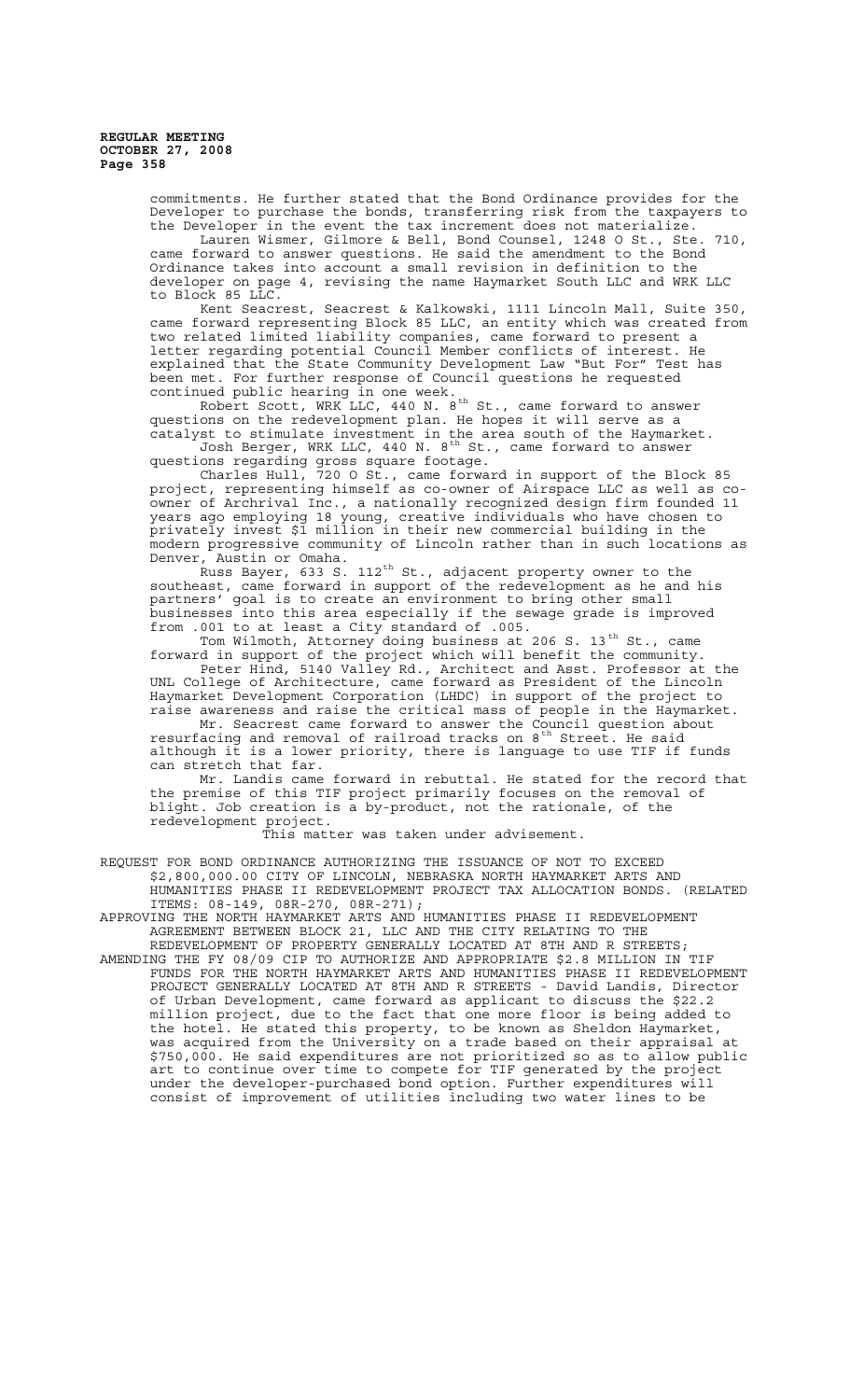consolidated into one modern appropriately-sized water main, buried utilities, relocation of a sanitary line for increased capacity, streetscape, construction of a south & west dock, creation of a plaza area for cultural improvement, re-paving of  $8^{\text{th}}$  Street, public façade, public art and granting parking garage stalls. In answer to parking garage questions, Mr. Landis said there are resources and a workable time line to build a downtown parking garage of which more details will be available following the parking demand study to be completed in November.

Ken Smith, City Parking Manager, came forward to answer questions on parking space occupancy which is typically 80-85% with peaks up to 93%.

Don Herz, Finance Director, came forward to answer questions regarding the bond ordinance and state the evidence of financial ability is in the redevelopment agreement.

Kent Seacrest, Seacrest & Kalkowski, 1111 Lincoln Mall, Suite 350, came forward representing Block 21 LLC, to present a letter regarding potential Council Member conflicts of interest and answer questions.

Walker Kennedy III, came forward representing the privately-held, family-based, 90+ year old Woodbury Corporation out of Salt Lake City as Vice President & General Counsel and to present his company's partnership in developing an art-themed hotel in the Haymarket.

Josh Berger, WRK LLC, came forward to clarify the time line of the hotel project would begin in March 2009 and open for business in summer/fall 2010.

Harvey Perlman, UNL Chancellor, came forward stating support of the redevelopment project as he feels it is very important for art collections which have been donated to the Sheldon Museum of Art to be displayed, not stored in a basement.

Terry Fairfield, Vice Chairman of the University Foundation, came forward representing the 2015 Vision in support of the project and other projects such as Union Plaza and Breslow Ice Center.

Peter Hind, UNL College of Architecture Asst. Professor, LHDC President and Principal with Studio 951 in the Haymarket, came forward in support stating development along  $8^{th}$  &  $9^{th}$  Streets is critical for the vibrancy of the Haymarket.

Mike Morosin, 1500 N. 15<sup>th</sup> St., came forward in support as the art is valuable to teachers and their lesson plans. This matter was taken under advisement.

CHANGE OF ZONE 08017 - AMENDING TITLE 27 OF THE LINCOLN MUNICIPAL CODE RELATING TO ZONING BY AMENDING SECTION 27.05.020 TO DELETE REFERENCES TO THE DATES OF THE LINCOLN AIRPORT ZONING MAP AND THE AIRPORT ENVIRONS NOISE DISTRICT MAP; BY AMENDING SECTIONS 27.11.040, 27.13.040, 27.15.040, 27.17.040, 27.19.040, 27.21.040, 27.23.040, AND 27.24.040, TO DELETE EXPANSION OF NONSTANDARD SINGLE AND TWO-FAMILY DWELLINGS INTO REQUIRED YARDS AS A PERMITTED SPECIAL USE IN THE R-1 THROUGH R-8 ZONING DISTRICTS; BY AMENDING SECTION 27.27.020 TO DELETE THE RESTRICTION THAT TECHNOLOGY TRANSFER INDUSTRIES OR APPLICATIONS MUST BE IN AN AREA DESIGNATED IN THE COMPREHENSIVE PLAN AS A TECHNOLOGY PARK; BY AMENDING SECTION 27.51.030 TO DELETE A REFERENCE TO EMPLOYMENT CENTER; BY AMENDING SECTION 27.61.090 TO DELETE A REFERENCE TO REPEALED SECTION 27.63.540; BY AMENDING SECTION 27.63.260 TO DELETE A REFERENCE TO COUNTY LAND USE MAP (FIGURE 17); BY AMENDING SECTIONS 27.63.380, 27.70.050, AND 27.80.105 RELATING TO SPECIAL PERMITS FOR FLOOD PLAIN CONSTRUCTION, REQUIREMENTS AFTER APPROVAL OF FINAL PLOT PLANS, AND FLOOD PLAIN DEVELOPMENT PERMITS, RESPECTIVELY, TO DELETE REFERENCES TO REPEALED CHAPTER 27.55 (FLOOD PLAIN DISTRICT) AND TO ADD CORRECT REFERENCES TO THE LINCOLN MUNICIPAL CODE; BY REPEALING SECTION 27.63.540 RELATING TO SPECIAL PERMITS FOR EXPANSION OF NONSTANDARD SINGLE AND TWO-FAMILY DWELLINGS INTO REQUIRED YARDS; BY AMENDING SECTION 27.83.020 TO CHANGE A REFERENCE FROM THE CITY OF LINCOLN'S 2025 COMPREHENSIVE PLAN TO THE LINCOLN-LANCASTER COUNTY 2030 COMPREHENSIVE PLAN; AND REPEALING SECTIONS 27.05.020, 27.11.040, 27.13.040, 27.15.040, 27.17.040, 27.19.040, 27.21.040, 27.23.040, 27.24.040, 27.27.020, 27.51.030, 27.61.090, 27.63.260, 27.63.380, 27.70.050, 27.80.105, AND 27.83.020 OF THE LINCOLN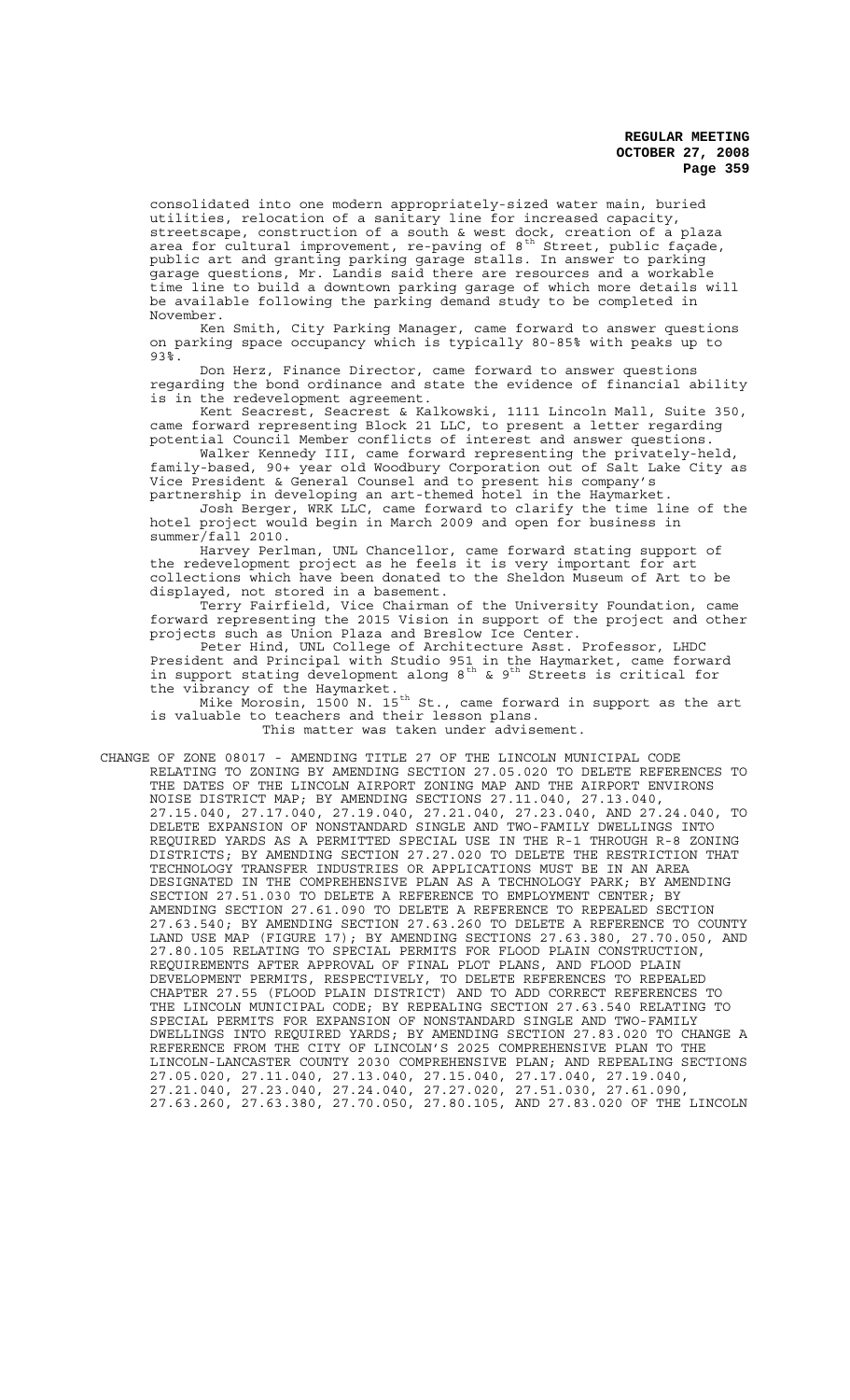> MUNICIPAL CODE AS HITHERTO EXISTING - Marvin Krout, Director of Planning, came forward to state this amendment primarily eliminates a conflicting limited provision thus allowing for more flexible expansion of set backs in residential districts.

This matter was taken under advisement.

MISC. 08011 - AMENDING TITLE 26 OF THE LINCOLN MUNICIPAL CODE RELATING TO THE LAND SUBDIVISION ORDINANCE BY AMENDING SECTION 26.11.037 TO DELETE THE PROVISIONS REGARDING EXPIRATION OF AN APPLICATION FOR A PRELIMINARY PLAT WHICH HAS BEEN PLACED ON PENDING; BY AMENDING SECTION 26.11.060 TO DELETE PROVISIONS REGARDING THE EXPIRATION OF FINAL PLATS; BY AMENDING SECTION 26.19.010 TO DELETE THE REQUIREMENT THAT SIGNATURES BE IN BLACK OPAQUE INK; BY AMENDING SECTION 26.31.010 TO DELETE THE PROVISION REGARDING THE EXPIRATION OF EXISTING REQUESTS FOR MODIFICATION OF THE REQUIREMENTS OF TITLE 26; BY CREATING A NEW CHAPTER 26.35 ENTITLED GENERAL PROVISIONS BY ADDING A NEW SECTION NUMBERED 26.35.010 TO PROVIDE PROVISIONS FOR AMENDING TITLE 26 AND ADDING A NEW SECTION NUMBERED 26.35.020 TO PROVIDE PROVISIONS FOR EXPIRATION OF APPLICATIONS; AND REPEALING SECTIONS 26.11.037, 26.11.060, 26.19.010, AND 26.31.010 OF THE LINCOLN MUNICIPAL CODE AS HITHERTO EXISTING - Marvin Krout, Director of Planning, came forward stating the amendment clarifies simple issues such as time factors and color of ink.

This matter was taken under advisement.

- CHANGE OF ZONE 08049 REQUEST OF RJL DEVELOPMENT NORTH, LTD. FOR A CHANGE OF ZONE FROM O-3 OFFICE PARK DISTRICT TO B-2 PLANNED NEIGHBORHOOD BUSINESS DISTRICT ON APPROXIMATELY 7.75 ACRES OF PROPERTY GENERALLY LOCATED AT SOUTH 40TH STREET AND OLD CHENEY ROAD. (08-152, 08R-273);
- USE PERMIT 58G APPLICATION OF RJL DEVELOPMENT NORTH, LTD. TO AMEND THE WILLIAMSBURG VILLAGE USE PERMIT TO SHOW A CHANGE OF ZONE FROM O-3 TO B-2 TO ACCOMMODATE THE EXPANSION OF THE EXISTING HYVEE STORE AND TO UPDATE THE LAND USE TABLE AND SITE LAYOUT, INCLUDING A REQUEST TO REDUCE SETBACKS WITHIN THE DESIGNATED BUILDABLE AREA TO ZERO, ON PROPERTY GENERALLY LOCATED AT SOUTH 40TH STREET AND OLD CHENEY ROAD. (08-152, 08R-273) (ACTION DATE: 11/3/08) - Peter Katt, 600 Wells Fargo Center, 1248 O St., came forward representing the applicant whose property in Williamsburg Village will facilitate Hy-Vee's expansion to the north so business relocation will not be necessary. This matter was taken under advisement.
- AUTHORIZING ACCEPTANCE OF THE LOW BID WHICH IS IN EXCESS OF 25% OVER THE ESTIMATE FOR PAVING UNIT 141 ON Q STREET FROM 35TH TO 36TH STREET - Barbara Poole, 14700 Holdrege St., came forward in opposition due to the expense of paving a minimal-use street and expressed disappointment that Wyuka may not be sharing in the cost of street paving. Roger Figard, Public Works & Utilities City Engineer, came forward to state that actual cost of paving is 65% over the estimate but the assessed cost is considered a reasonable bid from Constructors Inc. This matter was taken under advisement.
- AUTHORIZING ACCEPTANCE OF THE LOW BID WHICH IS IN EXCESS OF 25% OVER THE ESTIMATE FOR SANITARY SEWER DISTRICT 1183 IN L STREET AT SOUTH 37TH STREET FROM EXISTING MANHOLE EAST APPROXIMATELY 170 FEET - Roger Figard, Public Works & Utilities City Engineer, came forward to state that three property owners have been assessed and the Lincoln WasteWater System is picking up the overage cost.

 $\bar{\rm D}$ ave Bridger,  $\bar{4}$ 30 S. 37<sup>th</sup> St., came forward as petitioner to update a 1935 installation and shorten the distance of his sewer line. This matter was taken under advisement.

APPROVING AN EXTENSION AGREEMENT BETWEEN THE CITY OF LINCOLN AND LINCOLN PUBLIC SCHOOLS TO EXTEND AN INTERLOCAL AGREEMENT WHEREBY PROPERTY ANNEXED BY THE CITY WHICH IS CURRENTLY SUBJECT TO PAY FOR BONDED INDEBTEDNESS OF ITS CURRENT SCHOOL DISTRICT WILL BE EXEMPT FROM LEVY FOR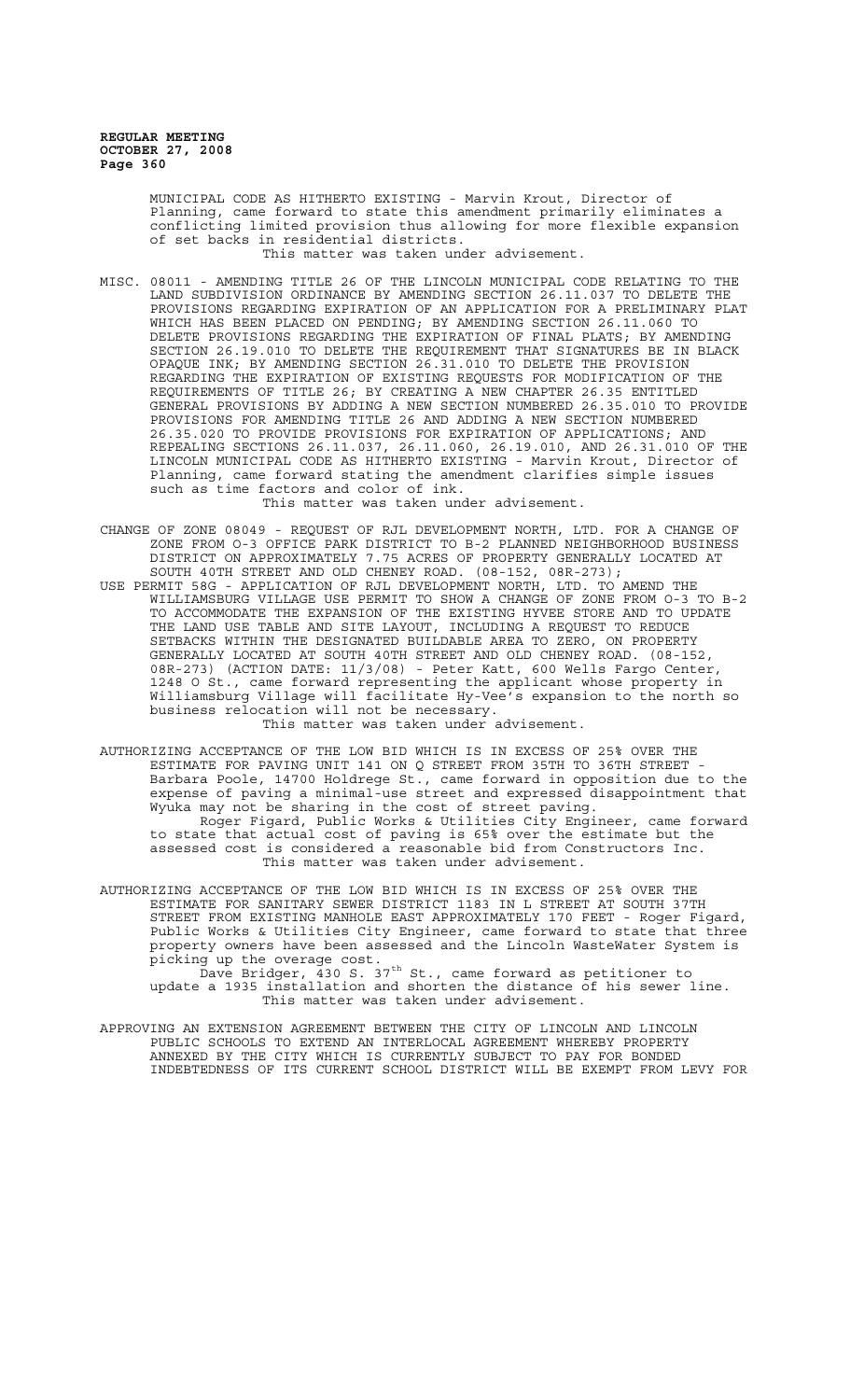BONDED INDEBTEDNESS OF LINCOLN PUBLIC SCHOOLS WHICH EXISTS AT THE TIME OF ANNEXATION - Marvin Krout, Director of Planning, came forward to state this agreement was initiated by the City Attorney. This matter was taken under advisement.

SPECIAL PERMIT 08039 - APPLICATION OF LINCOLN FEDERAL BANCORP, INC. FOR AUTHORITY TO DEVELOP STONE BRIDGE VIEW COMMUNITY UNIT PLAN FOR 35 SINGLE-FAMILY LOTS AND 31 LOTS THAT MAY BE A COMBINATION OF SINGLE-FAMILY DETACHED, TWO-FAMILY OR TOWNHOUSES, TOGETHER WITH A REQUEST TO WAIVE THE REQUIREMENTS OF THE LAND SUBDIVISION ORDINANCE TO REDUCE THE AVERAGE LOT WIDTH FOR SINGLE FAMILY DETACHED DWELLINGS, MINIMUM LOT AREA REQUIREMENT AND DEPTH-TO-WIDTH RATIO, ON PROPERTY GENERALLY LOCATED SOUTHEAST OF NORTH 14TH STREET AND HUMPHREY DRIVE - Mike Rierden, 645 "M" Street, Suite 200, came forward representing the applicant in an effort to develop affordable housing. He said townhomes will no longer be in the plan.

Lois Hartzell, 5540 N. 19th St., came forward representing Vistar Homes requesting the ability to build affordable homes on lots she owns. For the record, Council Member Spatz expressed appreciation for

the fact that Ms. Hartzell followed through with his request to meet with neighbors.

Doug Nagel, 6517 Elbert Dr., came forward in opposition stating that properties of reduced size will lower the standards of the community and its path to prosperity.

Brad Okamoto, 1650 Culbera St., came forward representing numerous neighbors in opposition expressing concerns about narrow areas between driveways and congested on-street parking. He feels reduced lot sizes will not attract long-term ownership.

Tysen Alegria, 6420 Grays Peak Dr., came forward in opposition to the small lots and crowded street parking.

Tina Nichols, Bellevue resident, came forward in support of affordable housing in this neighborhood as it fits her growing family's situation.

Marvin Krout, Director of Planning, came forward to answer questions and state the Comprehensive Plan allows for a mix of single family housing on lot sizes larger than 35 feet wide.

Mr. Rierden came forward in rebuttal stating they will complete paving of a street for access to 14<sup>th</sup> Street. He said lots cannot be combined to allow for townhomes.

Ms. Hartzell came forward in rebuttal presenting photos of her housing products in other neighborhoods.

This matter was taken under advisement.

USE PERMIT 154D - APPLICATION OF BUFFALO GRASS, LLC TO AMEND THE WILDERNESS HILLS USE PERMIT TO ALLOW TWO ADDITIONAL ON-PREMISE SIGNS BEYOND THE REQUIREMENTS OF THE B-2 ZONING DISTRICT, TO BE PLACED IN THE ROUNDABOUT ON S. 30TH STREET, GENERALLY LOCATED SOUTHEAST OF THE INTERSECTION OF S. 27TH STREET AND YANKEE HILL ROAD - Mike Rierden, 645 "M" Street, Suite 200, came forward to answer questions.

This matter was taken under advisement.

#### **\*\* END OF PUBLIC HEARING \*\***

**TOOK BREAK 9:14 P.M. RECONVENED 9:21 P.M.**

### **COUNCIL ACTION**

#### **REPORTS OF CITY OFFICERS**

AFFIDAVIT OF MAILING FOR BOARD OF EQUALIZATION MEETING FOR DOWNTOWN BUSINESS IMPROVEMENT DISTRICT, CORE BUSINESS IMPROVEMENT DISTRICT OVERLAY & DOWNTOWN MAINTENANCE DISTRICT TO BE HELD ON MONDAY, NOVEMBER 10, 2008 AT 5:30 P.M. - CLERK presented said report which was placed on file in the Office of the City Clerk.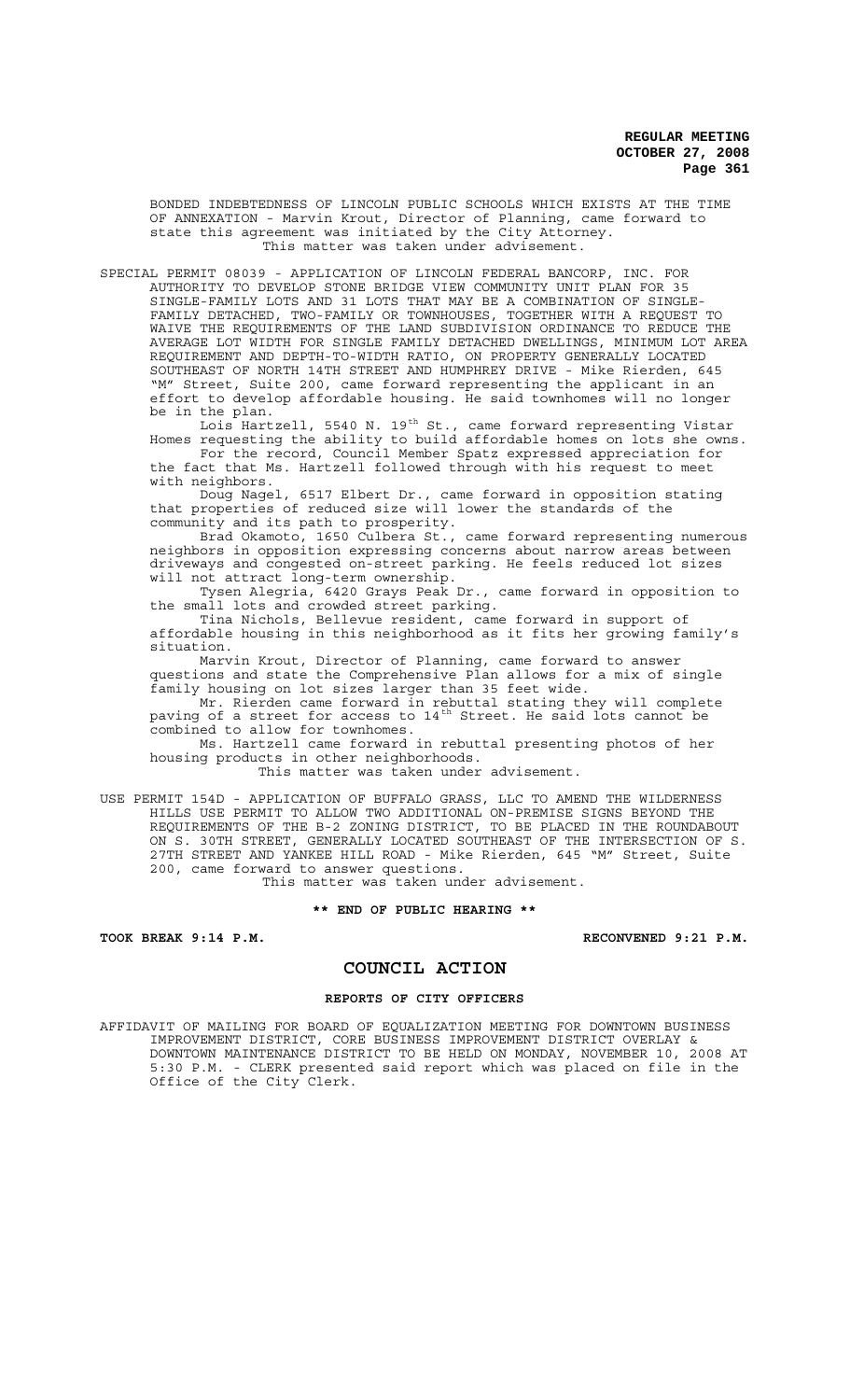CLERK'S LETTER AND MAYOR'S APPROVAL OF RESOLUTIONS AND ORDINANCES PASSED BY THE CITY COUNCIL ON OCTOBER 13, 2008 - CLERK presented said report which was placed on file in the Office of the City Clerk. **(27-1)**

#### **PETITIONS & COMMUNICATIONS**

THE FOLLOWING HAVE BEEN REFERRED TO THE PLANNING DEPARTMENT: Change of Zone No. 3134D - App. of CaseyCo Inc. for an amendment to the Willow Springs Planned Unit Development to expand the boundary by approximately .41 acre and to allow approximately 3,500 square feet of additional office floor area on property generally located at Pioneers Boulevard and Lucile Drive. Special Permit No. 08045 - App. of Evangelical Lutheran Church for an early childhood care facility on property generally located at Touzalin Avenue and Fremont Street. The Planning Commission action is final action unless appealed to the City Council. Special Permit No. 08046 - App. of MCS Custom Homes for expansion of a nonstandard single family dwelling into the required side yard on property located at 1601 Cheyenne Street. The Planning Commission action is final action unless appealed to the City Council.

#### **LIQUOR RESOLUTIONS - NONE**

### **ORDINANCES - 2ND READING & RELATED RESOLUTIONS (as required)**

- AMENDING CHAPTER 27.35 OF THE LINCOLN MUNICIPAL CODE BY ADDING A NEW FIGURE 27.35.070(A) TO REFLECT MAXIMUM HEIGHTS WITHIN THE B-4 DISTRICT AT THE END OF CHAPTER 27.35 AS PROVIDED FOR IN SECTION 27.35.070 - CLERK read an ordinance, introduced by Jonathan Cook, amending Chapter 27.35 of the Lincoln Municipal Code relating to the B-4 Lincoln Center Business District by adding a new Figure 27.35.070(a) to reflect maximum heights within the B-4 district, the second time.
- REQUEST FOR BOND ORDINANCE AUTHORIZING THE ISSUANCE OF NOT TO EXCEED \$932,000.00 CITY OF LINCOLN, NEBRASKA BLOCK 85 REDEVELOPMENT PROJECT TAX ALLOCATION BONDS. (RELATED ITEMS: 08-148, 08R-268, 08R-269) - PRIOR to reading:
- COOK Moved to continue Public Hearing on Bill No. 08-148 w/Action to November 3, 2008.

Seconded by Marvin & **LOST** by the following tie vote: AYES: Cook, Emery, Marvin; NAYS: Camp, Spatz, Svoboda; ABSENT: Eschliman.

CAMP Moved to continue Public Hearing on Bill No. 08-148 limited to applicants' testimony w/Action to November 3, 2008. Seconded by Marvin & carried by the following vote: AYES: Camp,

Cook, Emery, Marvin; NAYS: Spatz, Svoboda; ABSENT: Eschliman. CLERK Read an ordinance, introduced by Jonathan Cook, authorizing and providing for the issuance of a City of Lincoln, Nebraska Tax Allocation Bond, Series 2008, in a principal amount not to exceed \$932,000 for the purpose of (1) paying the costs of acquiring, purchasing, constructing, reconstructing, improving, extending, rehabilitating, installing, equipping, furnishing and completing certain public improvements within the City's Block 85 Redevelopment Project Area, including acquiring any real estate and/or interests in real estate in connection therewith, and (2) paying the costs of issuance thereof; prescribing the form and certain details of the bond; pledging certain tax revenue and other revenue to the payment of the principal of and interest on the bond as the same become due; limiting payment of the bonds to such tax revenues; creating and establishing funds and accounts; delegating, authorizing and directing the finance director to exercise his independent discretion and judgment in determining and finalizing certain terms and provisions of the bond not specified herein; taking other actions and making other covenants and agreements in connection with the foregoing; and related matters, the second time.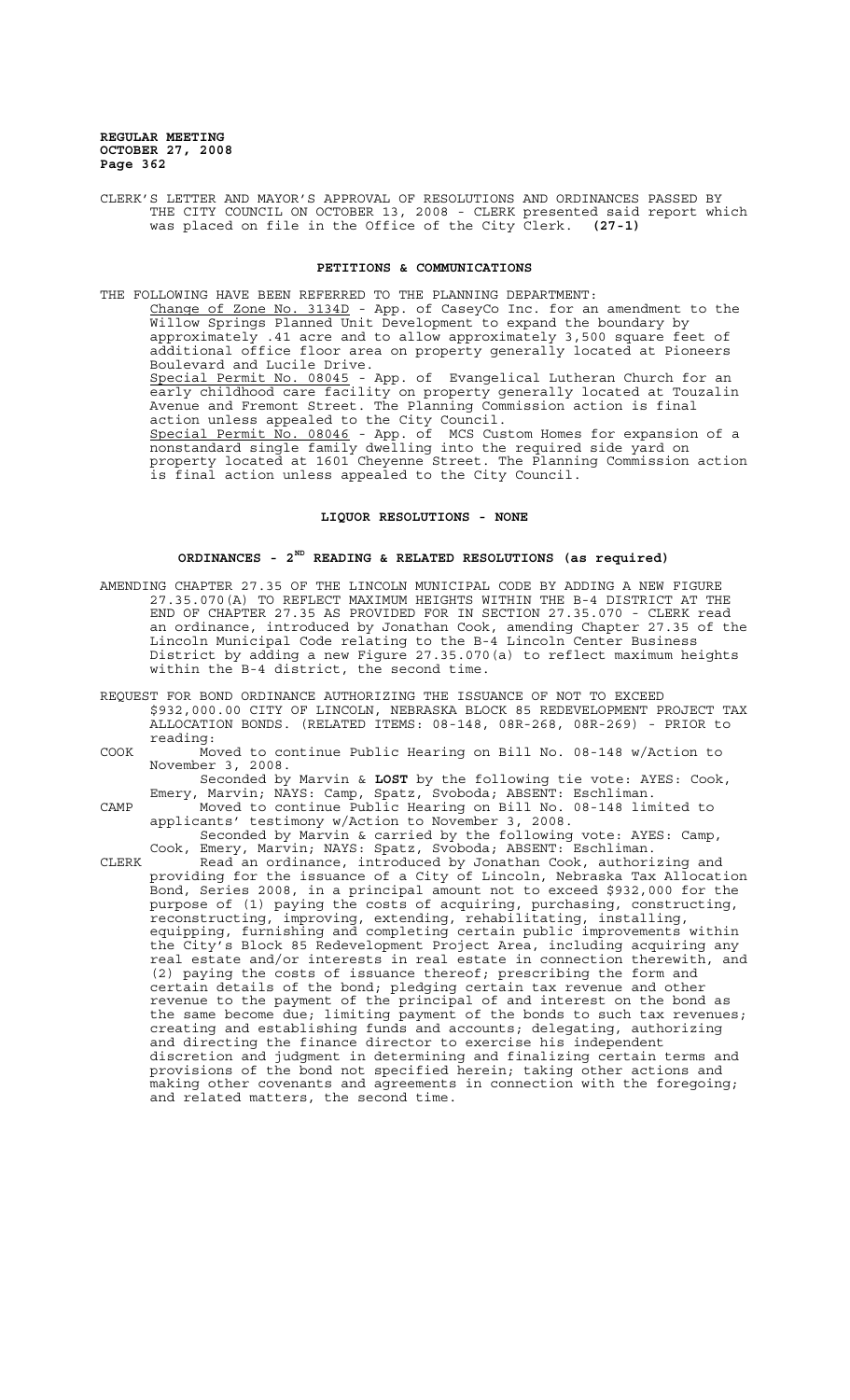- APPROVING THE BLOCK 85 REDEVELOPMENT AGREEMENT BETWEEN HAYMARKET SOUTH, LLC, WRK, LLC, AIRSPACE, LLC, AND THE CITY RELATING TO THE REDEVELOPMENT OF PROPERTY GENERALLY LOCATED ON BLOCK 85 FROM 8TH TO 9TH STREETS, AND M STREET TO ROSA PARKS WAY. (RELATED ITEMS: 08-148, 08R-268, 08R-269) (ACTION DATE: 11/3/08) - PRIOR to reading:
- COOK Moved to continue Public Hearing on Bill No. 08R-268 w/Action to November 3, 2008.

Seconded by Marvin & **LOST** by the following tie vote: AYES: Cook, Emery, Marvin; NAYS: Camp, Spatz, Svoboda; ABSENT: Eschliman.

- CAMP Moved to continue Public Hearing on Bill No. 08R-268 limited to applicants' testimony w/Action to November 3, 2008. Seconded by Marvin & carried by the following vote: AYES: Camp, Cook, Emery, Marvin; NAYS: Spatz, Svoboda; ABSENT: Eschliman.
- AMENDING THE FY 08/09 CIP TO AUTHORIZE AND APPROPRIATE \$932,000 IN TIF FUNDS FOR THE BLOCK 85 REDEVELOPMENT PROJECT GENERALLY LOCATED ON BLOCK 85 FROM 8TH TO 9TH STREETS AND M STREET TO ROSA PARKS WAY. (RELATED ITEMS: 08-148, 08R-268, 08R-269) (ACTION DATE: 11/3/08) - PRIOR to reading:
- COOK Moved to continue Public Hearing on Bill No. 08R-269 w/Action to November 3, 2008. Seconded by Marvin & **LOST** by the following tie vote: AYES: Cook,
- Emery, Marvin; NAYS: Camp, Spatz, Svoboda; ABSENT: Eschliman. CAMP Moved to continue Public Hearing on Bill No. 08R-269 limited to applicants' testimony w/Action to November 3, 2008. applicants' testimony w/Action to November 3, 2008. Seconded by Marvin & carried by the following vote: AYES: Camp,
	- Cook, Emery, Marvin; NAYS: Spatz, Svoboda; ABSENT: Eschliman.
- REQUEST FOR BOND ORDINANCE AUTHORIZING THE ISSUANCE OF NOT TO EXCEED \$2,800,000.00 CITY OF LINCOLN, NEBRASKA NORTH HAYMARKET ARTS AND HUMANITIES PHASE II REDEVELOPMENT PROJECT TAX ALLOCATION BONDS. (RELATED ITEMS: 08-149, 08R-270, 08R-271) - PRIOR to reading:
- COOK Moved to continue Public Hearing on Bill No. 08-149 w/Action to November 3, 2008.
- Seconded by Marvin & **LOST** by the following tie vote: AYES: Cook, Emery, Marvin; NAYS: Camp, Spatz, Svoboda; ABSENT: Eschliman. CAMP Moved to continue Public Hearing on Bill No. 08-149 limited to

applicants' testimony w/Action to November 3, 2008. Seconded by Marvin & carried by the following vote: AYES: Camp, Cook, Emery, Marvin; NAYS: Spatz, Svoboda; ABSENT: Eschliman.

- CLERK Read an ordinance, introduced by Jonathan Cook, authorizing and providing for the issuance of a City of Lincoln, Nebraska Tax Allocation Bond, Series 2008, in a principal amount not to exceed \$2,800,000 for the purpose of (1) paying the costs of acquiring, purchasing, constructing, reconstructing, improving, extending, rehabilitating, installing, equipping, furnishing and completing certain public improvements within the City's North Haymarket Arts and Humanities Phase II Redevelopment Project Area. Including acquiring any real estate and/or interests in real estate in connection therewith, and (2) paying the costs of issuance thereof; prescribing the form and certain details of the bond; pledging certain tax revenue and other revenue to the payment of the principal of and interest on the bond as the same become due; limiting payment of the bonds to such tax revenues; creating and establishing funds and accounts; delegating, authorizing and directing the Finance Director to exercise his independent discretion and judgment in determining and finalizing certain terms and provisions of the bond not specified herein; taking other actions and making other covenants and agreements in connection with the foregoing, and related matters, the second time.
- APPROVING THE NORTH HAYMARKET ARTS AND HUMANITIES PHASE II REDEVELOPMENT AGREEMENT BETWEEN BLOCK 21, LLC AND THE CITY RELATING TO THE REDEVELOPMENT OF PROPERTY GENERALLY LOCATED AT 8TH AND R STREETS. (RELATED ITEMS: 08-149, 08R-270, 08R-271) (ACTION DATE: 11/3/08) - PRIOR to reading:

COOK Moved to continue Public Hearing on Bill No. 08R-270 w/Action to November 3, 2008.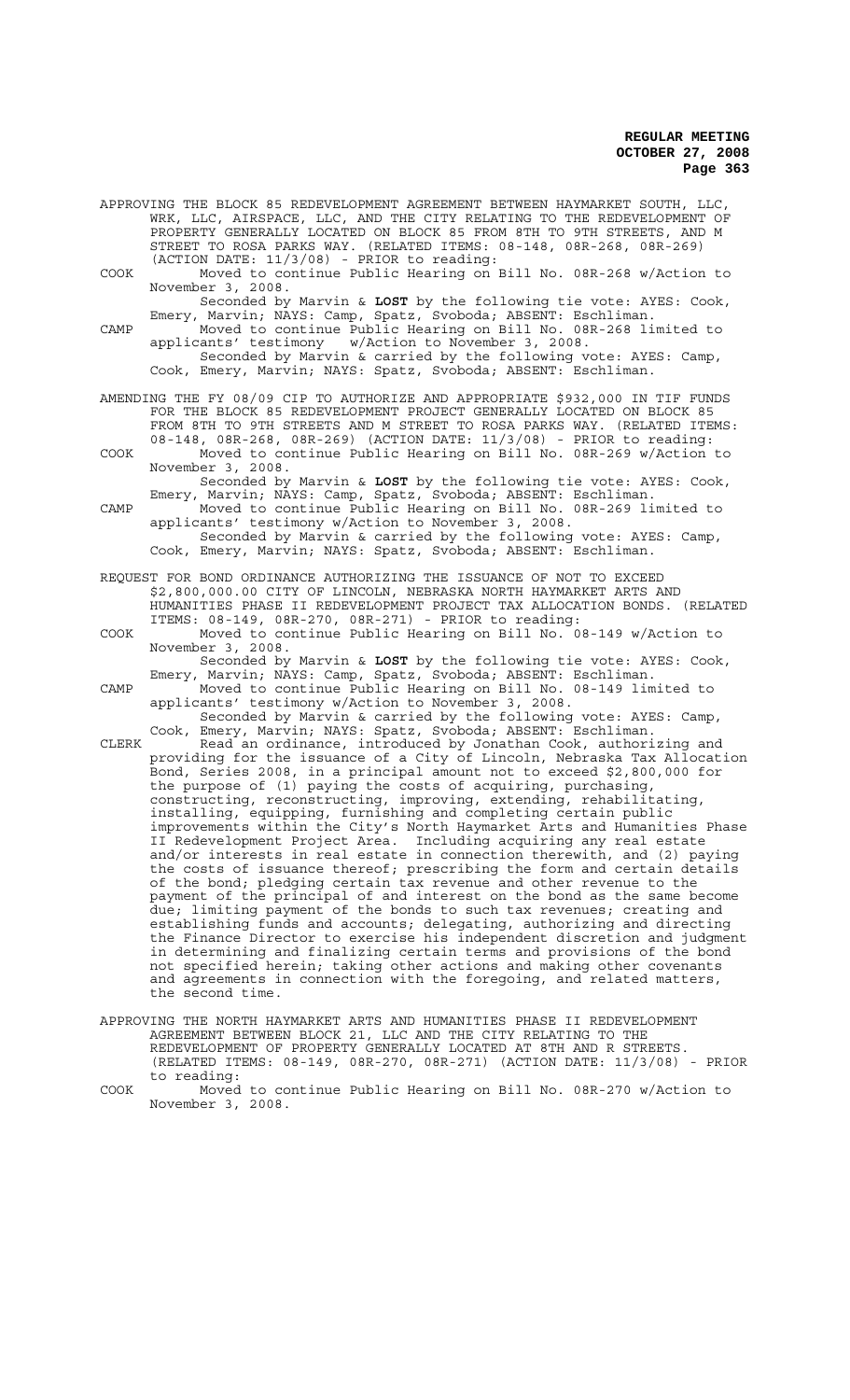Seconded by Marvin & **LOST** by the following tie vote: AYES: Cook, Emery, Marvin; NAYS: Camp, Spatz, Svoboda; ABSENT: Eschliman. CAMP Moved to continue Public Hearing on Bill No. 08R-270 limited to applicants' testimony w/Action to November 3, 2008. Seconded by Marvin & carried by the following vote: AYES: Camp, Cook, Emery, Marvin; NAYS: Spatz, Svoboda; ABSENT: Eschliman. AMENDING THE FY 08/09 CIP TO AUTHORIZE AND APPROPRIATE \$2.8 MILLION IN TIF FUNDS FOR THE NORTH HAYMARKET ARTS AND HUMANITIES PHASE II REDEVELOPMENT PROJECT GENERALLY LOCATED AT 8TH AND R STREETS. (RELATED ITEMS: 08-149, 08R-270, 08R-271) (ACTION DATE: 11/3/08) - PRIOR to reading: COOK Moved to continue Public Hearing on Bill No. 08R-271 w/Action to November 3, 2008. Seconded by Marvin & **LOST** by the following tie vote: AYES: Cook, Emery, Marvin; NAYS: Camp, Spatz, Svoboda; ABSENT: Eschliman. CAMP Moved to continue Public Hearing on Bill No. 08R-271 limited to applicants' testimony w/Action to November 3, 2008. Seconded by Marvin & carried by the following vote: AYES: Camp, Cook, Emery, Marvin; NAYS: Spatz, Svoboda; ABSENT: Eschliman. CHANGE OF ZONE 08017 – AMENDING TITLE 27 OF THE LINCOLN MUNICIPAL CODE RELATING TO ZONING BY AMENDING SECTION 27.05.020 TO DELETE REFERENCES TO THE DATES OF THE LINCOLN AIRPORT ZONING MAP AND THE AIRPORT ENVIRONS NOISE DISTRICT MAP; BY AMENDING SECTIONS 27.11.040, 27.13.040, 27.15.040, 27.17.040, 27.19.040, 27.21.040, 27.23.040, AND 27.24.040, TO DELETE EXPANSION OF NONSTANDARD SINGLE AND TWO-FAMILY DWELLINGS INTO REQUIRED YARDS AS A PERMITTED SPECIAL USE IN THE R-1 THROUGH R-8 ZONING DISTRICTS; BY AMENDING SECTION 27.27.020 TO DELETE THE RESTRICTION THAT TECHNOLOGY TRANSFER INDUSTRIES OR APPLICATIONS MUST BE IN AN AREA DESIGNATED IN THE COMPREHENSIVE PLAN AS A TECHNOLOGY PARK; BY AMENDING SECTION 27.51.030 TO DELETE A REFERENCE TO EMPLOYMENT CENTER; BY AMENDING SECTION 27.61.090 TO DELETE A REFERENCE TO REPEALED SECTION 27.63.540; BY AMENDING SECTION 27.63.260 TO DELETE A REFERENCE TO COUNTY LAND USE MAP (FIGURE 17); BY AMENDING SECTIONS 27.63.380, 27.70.050, AND 27.80.105 RELATING TO SPECIAL PERMITS FOR FLOOD PLAIN CONSTRUCTION, REQUIREMENTS AFTER APPROVAL OF FINAL PLOT PLANS, AND FLOOD PLAIN DEVELOPMENT PERMITS, RESPECTIVELY, TO DELETE REFERENCES TO REPEALED CHAPTER 27.55 (FLOOD PLAIN DISTRICT) AND TO ADD CORRECT REFERENCES TO THE LINCOLN MUNICIPAL CODE; BY REPEALING SECTION 27.63.540 RELATING TO SPECIAL PERMITS FOR EXPANSION OF NONSTANDARD SINGLE AND TWO-FAMILY DWELLINGS INTO REQUIRED YARDS; BY AMENDING SECTION 27.83.020 TO CHANGE A REFERENCE FROM THE CITY OF LINCOLN'S 2025 COMPREHENSIVE PLAN TO THE LINCOLN-LANCASTER COUNTY 2030 COMPREHENSIVE PLAN; AND REPEALING SECTIONS 27.05.020, 27.11.040, 27.13.040, 27.15.040, 27.17.040, 27.19.040, 27.21.040, 27.23.040, 27.24.040, 27.27.020, 27.51.030, 27.61.090, 27.63.260, 27.63.380, 27.70.050, 27.80.105, AND 27.83.020 OF THE LINCOLN MUNICIPAL CODE AS HITHERTO EXISTING - CLERK read an ordinance, introduced by Jonathan Cook, amending Title 27 of the Lincoln Municipal Code relating to zoning by amending Section 27.05.020 to delete references to the dates of the Lincoln Airport Zoning map and the Airport Environs Noise District map; by amending Sections 27.11.040, 27.13.040, 27.15.040, 27.17.040, 27.19.040, 27.21.040, 27.23.040, and 27.24.040, to delete expansion of nonstandard single and two-family dwellings into required yards as a permitted special use in the R-1 through R-8 Zoning Districts; by amending Section 27.27.020 to delete the restriction that technology transfer industries or applications must be in an area designated in the Comprehensive Plan as a Technology Park; by amending Section 27.51.030 to delete a reference to Employment Center; by amending Section 27.61.090 to delete a reference to repealed Section 27.63.540; by amending Section 27.63.260 to delete a reference to County Land Use map (Figure 17); by amending Sections 27.63.380, 27.70.050, and 27.80.105 relating to Special Permits for flood plain construction, requirements after approval of final plot plans, and flood

plain development permits, respectively, to delete references to repealed Chapter 27.55 (Flood Plain District) and to add correct

references to the Lincoln Municipal Code; by repealing Section 27.63.540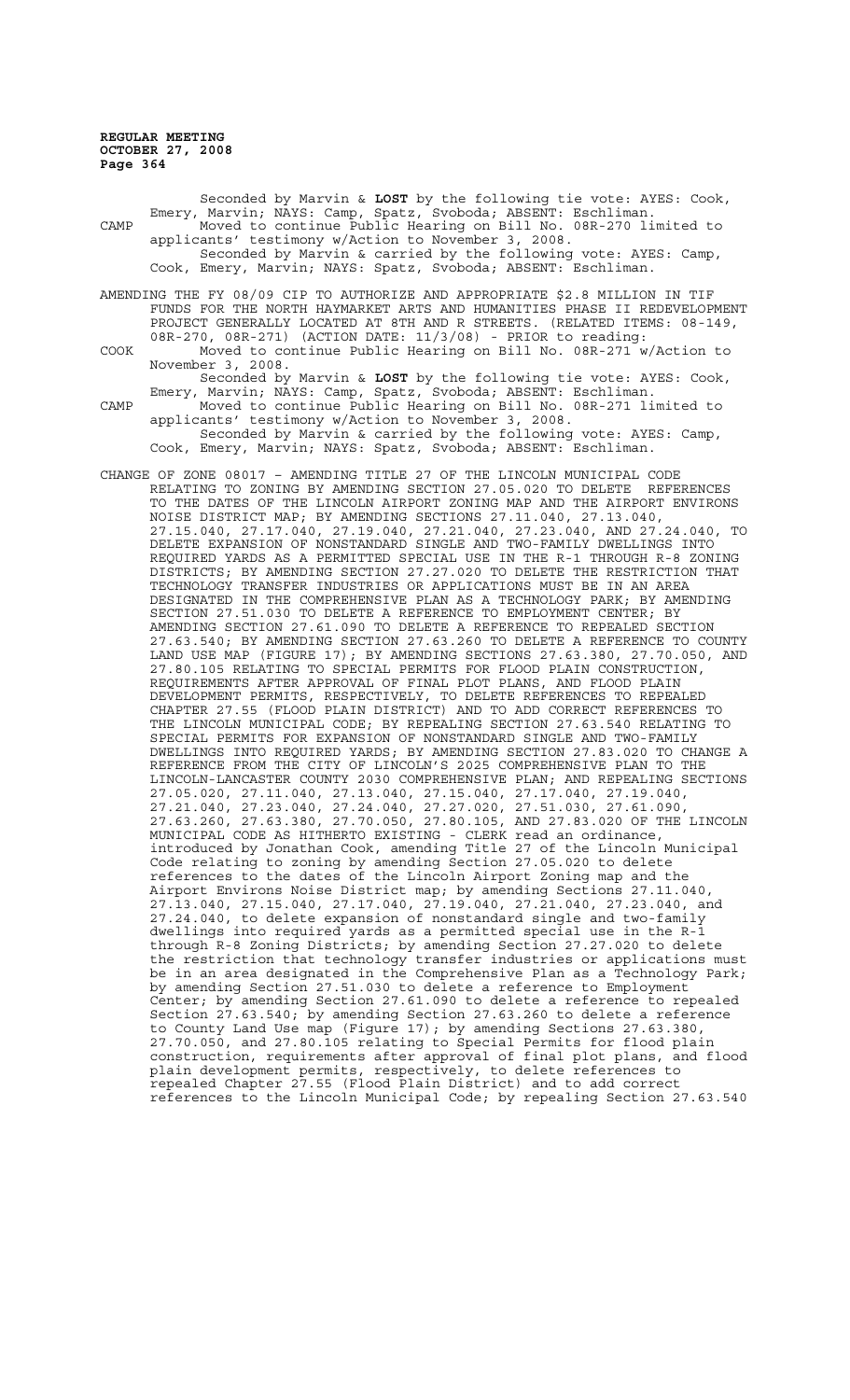relating to Special Permits for expansion of nonstandard single and twofamily dwellings into required yards; by amending Section 27.83.020 to change a reference from the City of Lincoln's 2025 Comprehensive Plan to the Lincoln-Lancaster County 2030 Comprehensive Plan; and repealing Sections 27.05.020, 27.11.040, 27.13.040, 27.15.040, 27.17.040, 27.19.040, 27.21.040, 27.23.040, 27.24.040, 27.27.020, 27.51.030, 27.61.090, 27.63.260, 27.63.380, 27.70.050, 27.80.105, and 27.83.020 of the Lincoln Municipal Code as hitherto existing, the second time.

- MISC. 08011 AMENDING TITLE 26 OF THE LINCOLN MUNICIPAL CODE RELATING TO THE LAND SUBDIVISION ORDINANCE BY AMENDING SECTION 26.11.037 TO DELETE THE PROVISIONS REGARDING EXPIRATION OF AN APPLICATION FOR A PRELIMINARY PLAT WHICH HAS BEEN PLACED ON PENDING; BY AMENDING SECTION 26.11.060 TO DELETE PROVISIONS REGARDING THE EXPIRATION OF FINAL PLATS; BY AMENDING SECTION 26.19.010 TO DELETE THE REQUIREMENT THAT SIGNATURES BE IN BLACK OPAQUE INK; BY AMENDING SECTION 26.31.010 TO DELETE THE PROVISION REGARDING THE EXPIRATION OF EXISTING REQUESTS FOR MODIFICATION OF THE REQUIREMENTS OF TITLE 26; BY CREATING A NEW CHAPTER 26.35 ENTITLED GENERAL PROVISIONS BY ADDING A NEW SECTION NUMBERED 26.35.010 TO PROVIDE PROVISIONS FOR AMENDING TITLE 26 AND ADDING A NEW SECTION NUMBERED 26.35.020 TO PROVIDE PROVISIONS FOR EXPIRATION OF APPLICATIONS; AND REPEALING SECTIONS 26.11.037, 26.11.060, 26.19.010, AND 26.31.010 OF THE LINCOLN MUNICIPAL CODE AS HITHERTO EXISTING - CLERK read an ordinance, introduced by Jonathan Cook, Amending Title 26 of the Lincoln Municipal Code relating to the Land Subdivision ordinance by amending Section 26.11.037 to delete the provisions regarding expiration of an application for a Preliminary Plat which has been placed on pending; by amending section 26.11.060 to delete provisions regarding the expiration of Final Plats; by amending Section 26.19.010 to delete the requirement that signatures be in black opaque ink; by amending Section 26.31.010 to delete the provision regarding the expiration of existing requests for modification of the requirements of Title 26; by creating a new Chapter 26.35 entitled General Provisions by adding a new section numbered 26.35.010 to provide provisions for amending Title 26 and adding a new section numbered 26.35.020 to provide provisions for expiration of applications; and repealing Sections 26.11.037, 26.11.060, 26.19.010, and 26.31.010 of the Lincoln Municipal Code as hitherto existing, the second time.
- CHANGE OF ZONE 08049 REQUEST OF RJL DEVELOPMENT NORTH, LTD. FOR A CHANGE OF ZONE FROM O-3 OFFICE PARK DISTRICT TO B-2 PLANNED NEIGHBORHOOD BUSINESS DISTRICT ON APPROXIMATELY 7.75 ACRES OF PROPERTY GENERALLY LOCATED AT SOUTH 40TH STREET AND OLD CHENEY ROAD. (08-152, 08R-273) - CLERK read an ordinance, introduced by Jonathan Cook, amending the Lincoln Zoning District Maps adopted by reference and made a part of Title 27 of the Lincoln Municipal Code, pursuant to Section 27.05.020 of the Lincoln Municipal Code, by changing the boundaries of the districts established and shown thereon, the second time.
- USE PERMIT 58G APPLICATION OF RJL DEVELOPMENT NORTH, LTD. TO AMEND THE WILLIAMSBURG VILLAGE USE PERMIT TO SHOW A CHANGE OF ZONE FROM O-3 TO B-2 TO ACCOMMODATE THE EXPANSION OF THE EXISTING HYVEE STORE AND TO UPDATE THE LAND USE TABLE AND SITE LAYOUT, INCLUDING A REQUEST TO REDUCE SETBACKS WITHIN THE DESIGNATED BUILDABLE AREA TO ZERO, ON PROPERTY GENERALLY LOCATED AT SOUTH 40TH STREET AND OLD CHENEY ROAD. (08-152, 08R-273) (ACTION DATE: 11/3/08)

#### **PUBLIC HEARING RESOLUTIONS**

AUTHORIZING ACCEPTANCE OF THE LOW BID WHICH IS IN EXCESS OF 25% OVER THE ESTIMATE FOR PAVING UNIT 141 ON Q STREET FROM 35TH TO 36TH STREET - CLERK read the following resolution, introduced by Jonathan Cook, who moved its adoption: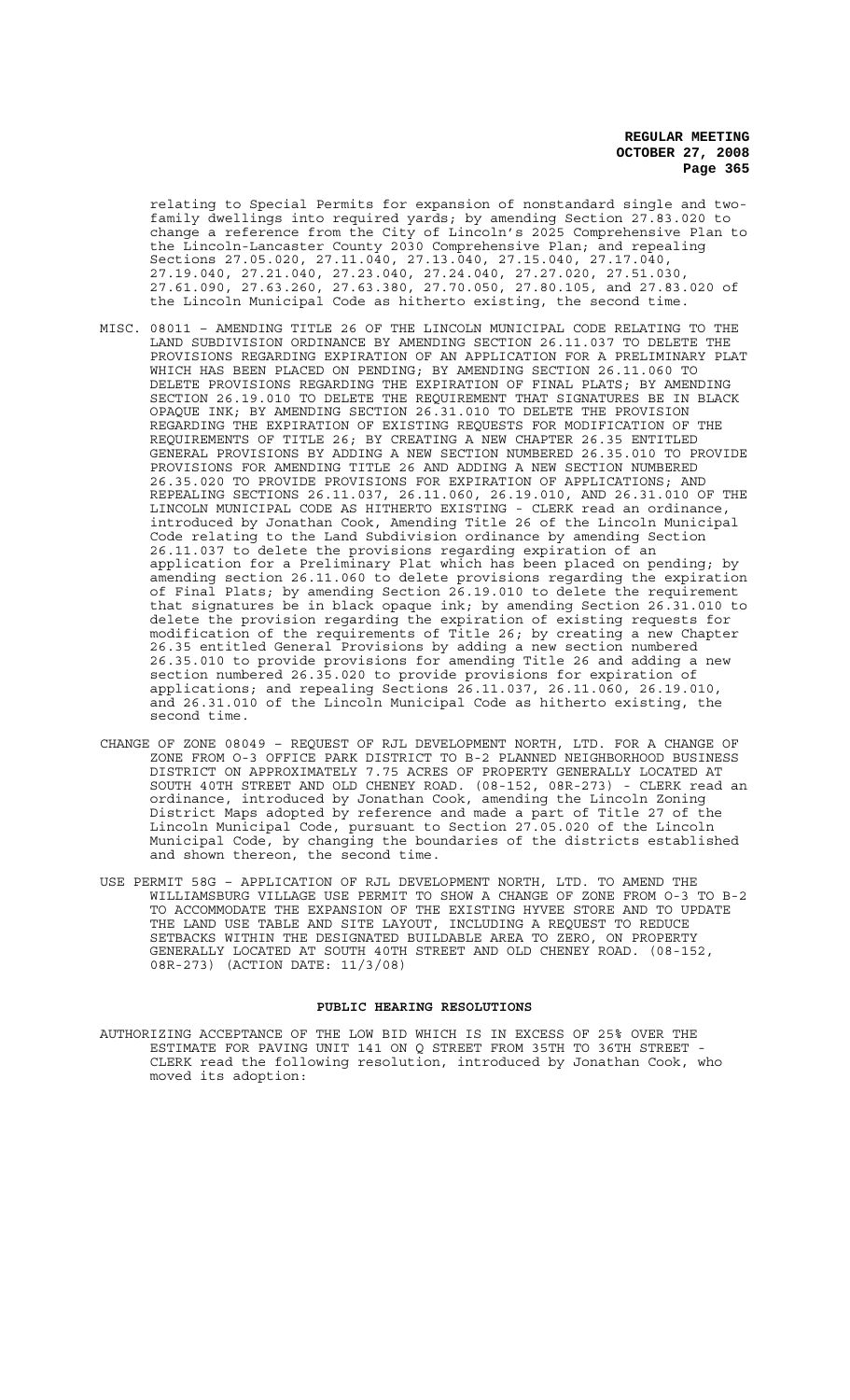COOK So moved.

Seconded by Svoboda & **TIED** by the following vote: AYES: Camp, Marvin, Svoboda; NAYS: Cook, Emery Spatz; ABSENT: Eschliman. **The resolution, having tied, was carried over for one week to have Action Only on November 3, 2008.**

AUTHORIZING ACCEPTANCE OF THE LOW BID WHICH IS IN EXCESS OF 25% OVER THE ESTIMATE FOR SANITARY SEWER DISTRICT 1183 IN L STREET AT SOUTH 37TH STREET FROM EXISTING MANHOLE EAST APPROXIMATELY 170 FEET - CLERK read the following resolution, introduced by Jonathan Cook, who moved its adoption:<br>A-85097 WHE

WHEREAS, Resolution A-66194 requires that bids in excess of twenty-five percent (25%) over the preliminary cost estimate be approved by the City Council; and

WHEREAS, the bids for Sanitary Sewer District No. 1183 (L Street at S. 37th Street, from existing manhole east approximately 170 feet) are in excess of 25% over said estimate.

NOW, THEREFORE, BE IT RESOLVED by the City Council of the City of Lincoln, Nebraska:

That the Public Works Director is hereby authorized to accept the low bid obtained from K2 Real Estate Development being \$36,218.76 for Sanitary Sewer District No. 1183.

Introduced by Jonathan Cook Seconded by Marvin & carried by the following vote: AYES: Camp, Cook, Emery, Marvin, Spatz, Svoboda; NAYS: None; ABSENT: Eschliman.

ACCEPTING THE REPORT OF NEW AND PENDING CLAIMS AGAINST THE CITY AND APPROVING DISPOSITION OF CLAIMS SET FORTH FOR THE PERIOD OF OCTOBER 1 - 15, 2008 - CLERK read the following resolution, introduced by Jonathan Cook, who

moved its adoption:<br>A-85098 BE IT RESOLVE BE IT RESOLVED by the City Council of the City of Lincoln, Nebraska:

That the claims listed in the attached report, marked as Exhibit "A", dated October 27, 2008, of various new and pending tort claims filed against the City of Lincoln with the Office of the City Attorney or the Office of the City Clerk, as well as claims which have been disposed of, are hereby received as required by Neb. Rev. Stat. § 13-905 (Reissue 1997). The dispositions of claims by the Office of the City Attorney, as shown by the attached report, are hereby approved:

| DENIED |                             | ALLOWED/SETTLED |                                                                         |            |
|--------|-----------------------------|-----------------|-------------------------------------------------------------------------|------------|
|        | Ted Reinwald                | \$46.08         | Mike Wolfe                                                              | \$5,336.56 |
|        |                             |                 | Keith Kirstine                                                          | 4,290.60   |
|        |                             |                 | Jeff A. Schwarz                                                         | 3,995.00   |
|        |                             |                 | Distribution, Inc. 4,100.00                                             |            |
|        |                             |                 | The City Attorney is hereby directed to mail to the various             |            |
|        |                             |                 | claimants listed herein a copy of this resolution which shows the final |            |
|        | disposition of their claim. |                 |                                                                         |            |

Introduced by Jonathan Cook Seconded by Marvin & carried by the following vote: AYES: Camp, Cook, Emery, Marvin, Spatz, Svoboda; NAYS: None; ABSENT: Eschliman.

APPROVING AN EXTENSION AGREEMENT BETWEEN THE CITY OF LINCOLN AND LINCOLN PUBLIC SCHOOLS TO EXTEND AN INTERLOCAL AGREEMENT WHEREBY PROPERTY ANNEXED BY THE CITY WHICH IS CURRENTLY SUBJECT TO PAY FOR BONDED INDEBTEDNESS OF ITS CURRENT SCHOOL DISTRICT WILL BE EXEMPT FROM LEVY FOR BONDED INDEBTEDNESS OF LINCOLN PUBLIC SCHOOLS WHICH EXISTS AT THE TIME OF ANNEXATION - CLERK read the following resolution, introduced by Jonathan Cook, who moved its adoption:<br>A-85099 WHEREAS, the City of Lincoln and

A-85099 WHEREAS, the City of Lincoln and Lancaster County School District 0001 (aka Lincoln Public Schools) on April 3, 1998, entered into an Interlocal Agreement which provided that property annexed by the City which is subject to pay for bonded indebtedness of its current school district will be exempted from levy for bonded indebtedness of Lincoln Public Schools which existed at the time of annexation; and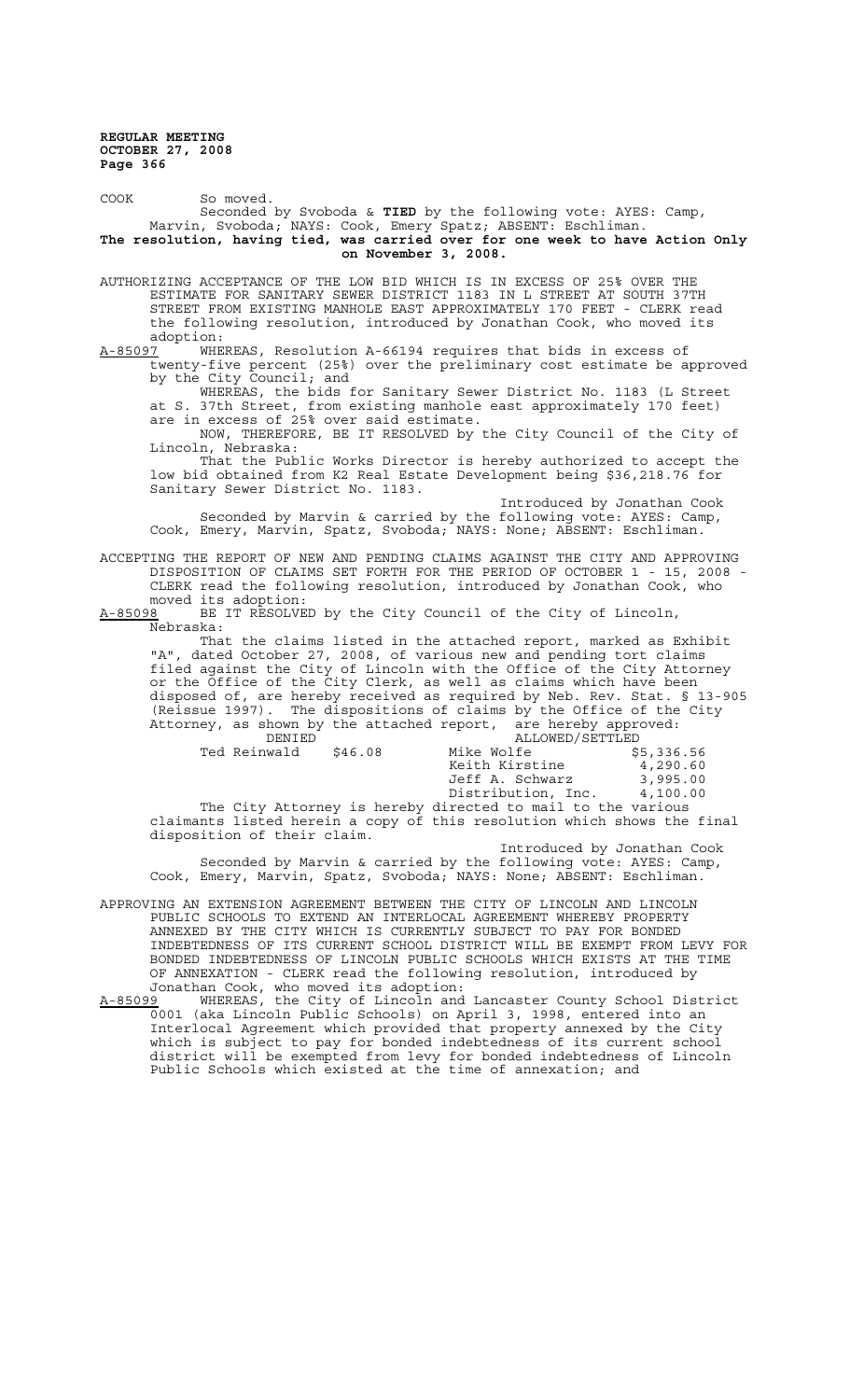WHEREAS, said Agreement has expired and the parties desire to renew and extend the Agreement for an additional 10-year term expiring on April 3, 2018, upon the terms and conditions as set forth in the Extension Agreement which is attached hereto marked as Attachment "A". NOW, THEREFORE, BE IT RESOLVED by the City Council of the City of Lincoln, Nebraska:

That the Extension Agreement between the City of Lincoln and Lancaster County School District 0001 (aka Lincoln Public Schools) attached hereto and marked as Attachment "A" and made a part hereof by reference, is hereby accepted and approved and the Mayor is hereby authorized to execute said Extension Agreement on behalf of the City. Introduced by Jonathan Cook

Seconded by Marvin & carried by the following vote: AYES: Camp, Cook, Emery, Marvin, Spatz, Svoboda; NAYS: None; ABSENT: Eschliman.

SPECIAL PERMIT 08039 - APPLICATION OF LINCOLN FEDERAL BANCORP, INC. FOR AUTHORITY TO DEVELOP STONE BRIDGE VIEW COMMUNITY UNIT PLAN FOR 35 SINGLE-FAMILY LOTS AND 31 LOTS THAT MAY BE A COMBINATION OF SINGLE-FAMILY DETACHED, TWO-FAMILY OR TOWNHOUSES, TOGETHER WITH A REQUEST TO WAIVE THE REQUIREMENTS OF THE LAND SUBDIVISION ORDINANCE TO REDUCE THE AVERAGE LOT WIDTH FOR SINGLE FAMILY DETACHED DWELLINGS, MINIMUM LOT AREA REQUIREMENT AND DEPTH-TO-WIDTH RATIO, ON PROPERTY GENERALLY LOCATED SOUTHEAST OF NORTH 14TH STREET AND HUMPHREY DRIVE MTA #1 ADOPTED, 6-0; MTA #2 ADOPTED, 6-0; ADOPTED AS AMENDED, 4-2; CAMP, EMERY, MARVIN, SVOBODA ASSENTING; COOK, SPATZ DISSENTING - PRIOR to reading:

MARVIN Moved MTA #1 amending Bill No 08R-272 in the following manner: 1. On page 1, lines 8 through 34, and page 2, lines 1 - 49,

delete the entire legal description and insert in lieu thereof the following legal description:

Lots 7-13, Block 5; Lots 1-10, Block 6; and Lots 16- 24, Block 7; Stone Bridge Creek 8<sup>th</sup> Addition, Lincoln, Lancaster County, Nebraska;

2. On page 3, on lines 18 and 19, delete the following language: "and 31 lots that may be a combination of single-family detached, twofamily or townhouses".

3. On page 4, lines 1 and 2, delete the following language: "66 dwelling units (35 single-family lots and 31 lots that may be a combination of single-family detached, two-family lots and 31 lots that may be a combination of single-family detached, two-family or townhouses)," and insert a lieu thereof the following: 35 single-family lots.

4. On page 4, line 4, delete, "and 27.19.080".

5. On page 4, line 6, delete the following language: "and the R-5 Residential District".

6. On page 4, delete lines 19 through 23, and lines 29 through 33, being conditions a. ii, iii, and vii. 7. On page 5, delete lines 40 and 41, being condition e. iii.

8. On page 6, delete lines 19 through 40, being conditions e. xi. and xii.

Seconded by Spatz & carried by the following vote: AYES: Camp, Cook, Emery, Marvin, Spatz, Svoboda; NAYS: None; ABSENT: Eschliman. MARVIN Moved MTA #2 to Bill No. 08R-272 by inserting the following

language on page 3, line 18 after the word "lots": and to pave Pennsylvania Avenue from North 14<sup>th</sup> Street to Whitewater Lane.

Seconded by Spatz & carried by the following vote: AYES: Camp, Cook, Emery, Marvin, Spatz, Svoboda; NAYS: None; ABSENT: Eschliman. CLERK Read the following amended resolution, introduced by Jonathan Cook, who moved its adoption:

A-85100 WHEREAS, Lincoln Federal Bancorp, Inc. has submitted an application designated as Special Permit No. 08039 for authority to develop Stone Bridge View Community Unit Plan for 35 single-family lots and 31 lots that may be a combination of single-family detached, twofamily or townhouses, together with a request to waive the requirements of the Land Subdivision Ordinance to reduce the average lot width for single family detached dwellings, minimum lot area requirement, and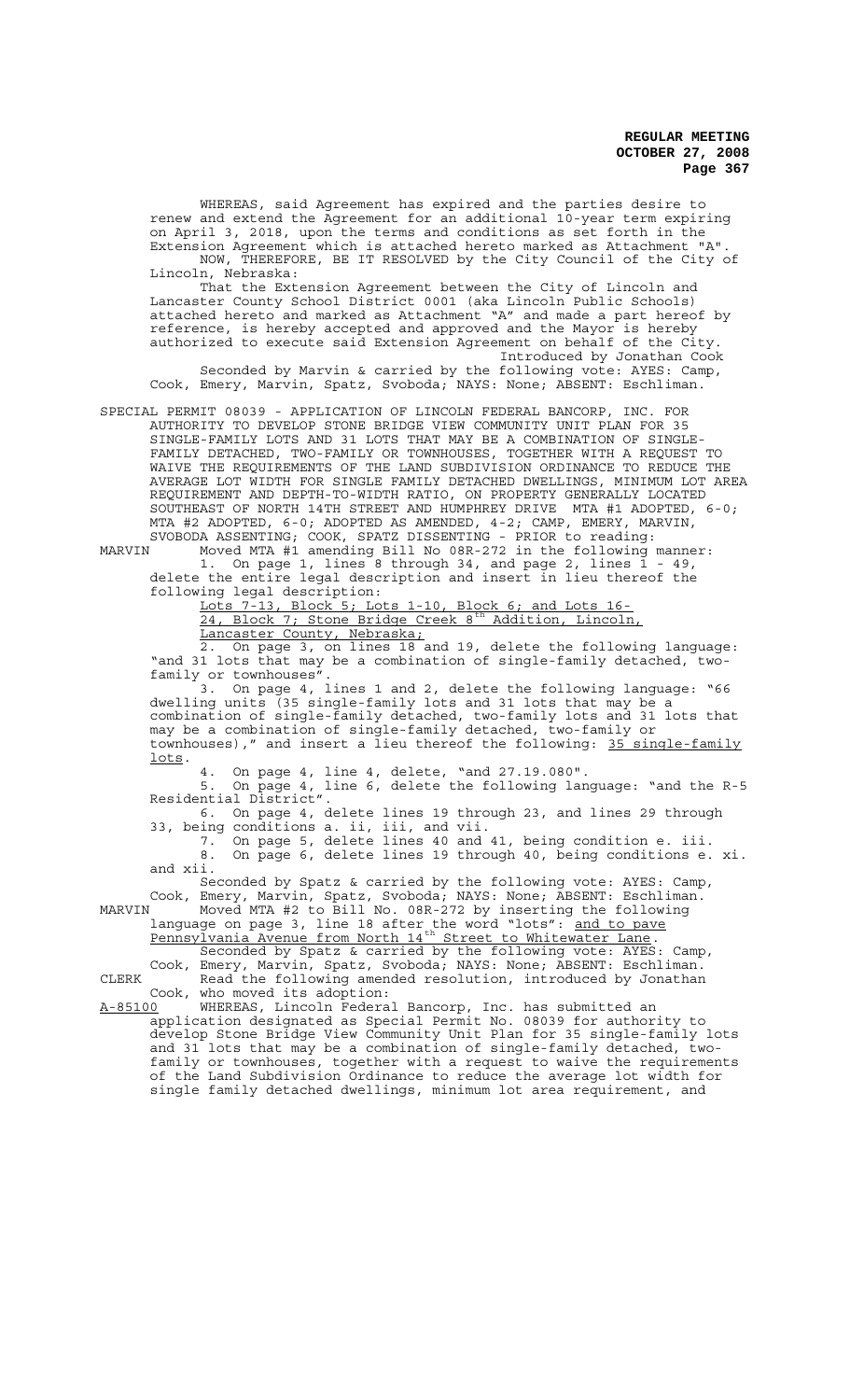> depth to width ratio, on property generally located southeast of N. 14th Street and Humphrey Drive and legally described as:

A portion of Stone Bridge Creek 8th Addition, located in the Southwest Quarter of Section 36, Township 11 North, Range 6 East of the 6th Principal Meridian, Lancaster County, Nebraska and more particularly described by metes and bounds as follows:

Commencing at the West Quarter corner of Section Township 11 North, Range 6 East of the 6th Principal Meridian, Lancaster County, Nebraska; thence south 89 degrees 35 minutes 54 seconds east for a distance of 2638.19 feet to a point on the north line of the Southwest Quarter; thence south 38 degrees 54 minutes 07 seconds west for a distance of 610.28 feet; thence south 38 degrees 46 minutes 18 seconds west for distance of 79.98 feet to the point of beginning; thence south 38 degrees 45 minutes 36 seconds west for a distance of 1130.98 feet, on the north right-of-way of Interstate 80; thence north 32 degrees 03 minutes 30 seconds west for a distance of 315.49 feet on the south line of Lot 48, Block 1 to the northwest corner of Lot 48, Block 1; thence on a curve to the right having a radius of 470.00 feet and an arc length of 24.75 feet, being subtended by a chord of north 73 degrees 15 minutes 21 seconds east for a distance of 24.74 feet to a point on the north line of Lot 48, Block 1; thence on a curve to the left having a radius of 630.00 feet and an arc length of 18.42 feet, being subtended by a chord of north 74 degrees 00 minutes 25 seconds east for a distance of 18.42 feet to a point on the north line of Lot 47, Block 1; thence north 29 degrees 38 minutes 21 seconds west for a distance of 61.70 feet to the southwest corner of Lot 13, Block 5; thence north 29 degrees 38 minutes 21 seconds west for a distance of 159.80 feet on the north line of Lots 1<br>and 2, Block 5, to the northeast corner of Lot 2,<br> $\frac{2}{3}$  minutes 00 second and 2, Block 5, to the northeast corner of Lot 2, Block 5; thence north 40 degrees 33 minutes 00 seconds west for a distance of 130.97 feet on the north line of Lots 2-4, Block 5, to the northwest corner of Lot 4, Block 5; thence north 50 degrees 21 minutes 27 a distance of 65.69 feet on the north line of Lot 5, Block 5, to the northwest corner of Lot 5, Block 1; thence north 54 degrees 01 minutes 03  $\tt{e}$  econds west for a distance of 78.88 feet on the nor line of Lot 6, Block 5, to the northwest corner of Lot 6, Block 5; thence on a curve to the left having a radius of 1530.01 feet and an arc length of 117.76 feet, being subtended by a chord of north 33 degrees 43 minutes 55 seconds east for a distance of 117.73 feet to a point on the north line of Lot 7, Block 5; thence north 31 degrees 28 minutes 48 seconds east a distance of 3.63 feet on the south right-of-way of Elbert Drive to the northwest corner of Lot 7, Block 5; thence along a curve to the right having a radius of 870.00 feet and an arc length of 74.24 feet, being subtended by a chord of south 54 degrees 03 minutes 15 seconds east for a distance of 74.22 feet to a point on the north line of Lot 7, Block 5; thence north 40 degrees 16 minutes 11 seconds east for a distance of 60.00 feet to the southeast corner of Lot 25, Block 7; thence north 40 degrees 33 minutes 23 seconds east for<br>a distance of 10.70 feet on the north right-of-way of 10.70 feet on the north right-of-way of<br>to a point on the east line of Lot 7. Belford Street to a point on the east Block 5; thence on a curve to the right having a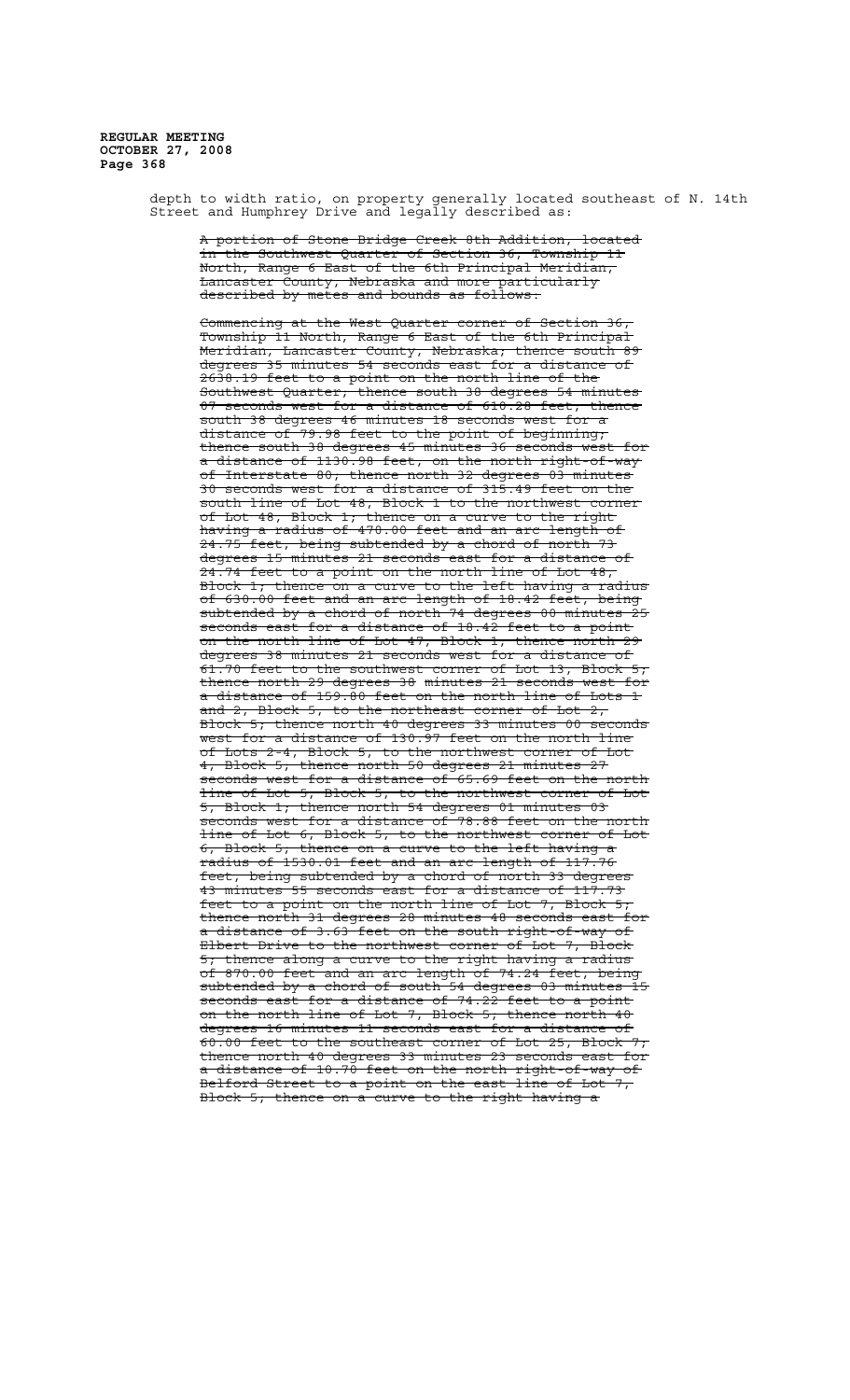$280.02$  feet and an arc length of  $64.25$ being subtended by a chord of north 46 degrees 56 minutes 44 seconds east for a distance of 64.12 feet to the northeast corner of Lot 25, Block 7; thence north 36 degrees 32 minutes 58 seconds west for a north 36 degrees 32 minutes 58 seconds west for a<br>distance of 151.37 feet on the north line of Lot 25, Block 7, to the northeast corner of Lot 25, Block 7 thence north 72 degrees 57 minutes 11 seconds east for a distance of  $143.\overline{84}$  feet on the south line of Lots 3-5, Block 7, to the southeast corner of Lot 5, Block 7; thence north 88 degrees 51 minutes 58 seconds east for a distance of 230.69 feet on the south line of Lots 6- 9, Block 7 to the southeast corner of Lot 9, Block 7; thence south 68 degrees 43 minutes 10 seconds east for a distance of 87.28 feet on the south line of Lots 10- 11, Block 7, to the southeast corner of Lot 11, Block 7; thence south 51 degrees 19 minutes 40 seconds east for a distance of 260.19 feet on the south line of Lots 12-15, Block 7, to the southeast corner of Lot 15, Block 7; thence south 51 degrees 19 minutes 40 seconds east for a distance of 60.07 feet to a point on the west line of Lot 26, Block 1; thence north 38 degrees 44 minutes 24 seconds east for a distance of 297.63 feet on the west line of Lots 18-26, Block 1, to the northwest corner of Lot 18, Block 1; thence south 51 degrees 22 minutes 21 seconds east for a distance of 133.68 feet to the northeast corner of 18, Block 1; thence south 51 degrees 46 minutes 00 seconds east and the point of beginning, and  $containing$  a calculated area of  $11.13$  acres, more less;

Lots 7-13, Block 5; Lots 1-10, Block 6; and Lots 16- 24, Block 7; Stone Bridge Creek 8th Addition, Lincoln, Lancaster County, Nebraska;

WHEREAS, the Lincoln City-Lancaster County Planning Commission conditionally approved said application after holding a public hearing thereon; and

WHEREAS, Brad and Amy Okamoto on behalf of the Stone Bridge Creek homeowners filed a Notice of Appeal appealing the action of the Planning Commission's conditional approval of Special Permit No. 08039; and

WHEREAS, pursuant to Lincoln Municipal Code § 27.63.025 the action appealed from is deemed advisory and the City Council is authorized to take final action on the matter; and

WHEREAS, the community as a whole, the surrounding neighborhood, and the real property adjacent to the area included within the site plan for this community unit plan will not be adversely affected by granting such a permit; and

WHEREAS, said site plan together with the terms and conditions hereinafter set forth are consistent with the comprehensive plan of the City of Lincoln and with the intent and purpose of Title 27 of the Lincoln Municipal Code to promote the public health, safety, and general welfare; and

NOW, THEREFORE, BE IT RESOLVED by the City Council of the City of Lincoln, Nebraska:

That the application of Lincoln Federal Bancorp, Inc., hereinafter referred to as "Permittee", to develop Stone Bridge View Community Unit Plan for 35 single-family lots <del>and 31 lots that may be a combination of</del> single-family detached, two-family or townhouses and to pave Pennsylvania Avenue from North 14<sup>th</sup> Street to Whitewater Lane, be and the same is hereby granted under the provisions of Section 27.63.320 and Chapter 27.65 of the Lincoln Municipal Code upon condition that construction of said development be in substantial compliance with said application, the site plan, and the following additional express terms, conditions, and requirements: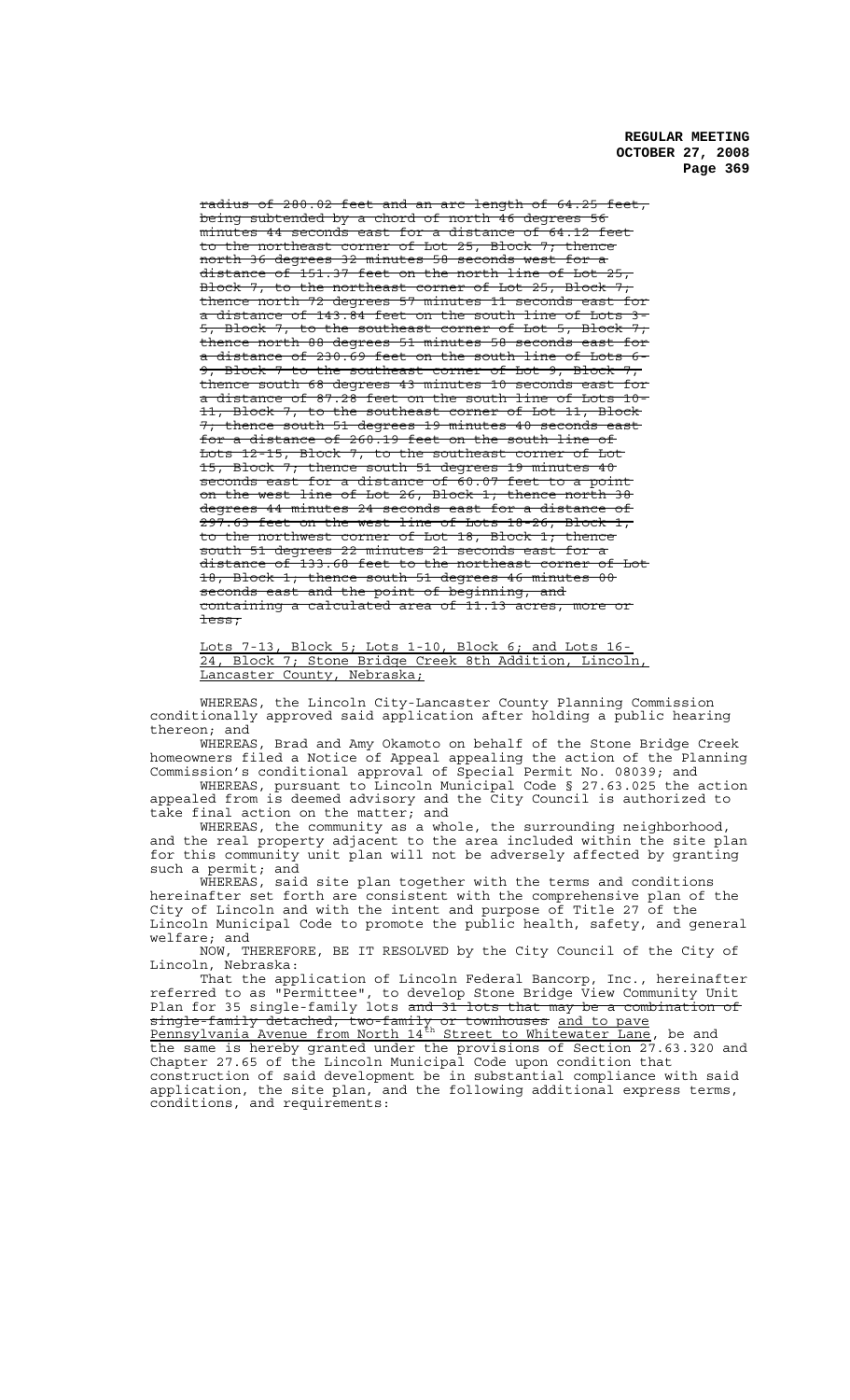> 1. This permit approves 66 dwelling units (35 single-family lots and 31 lots that may be a combination of single-family detached, twofamily or townhouses) 35 single-family lots, and grants the following adjustment to the Zoning Code and Land Subdivision Ordinance.

a. The requirement in Sections 27.15.080 <del>and 27.19.080</del> of the Lincoln Municipal Code that single family dwelling (detached) lots in the R-3 Residential District <del>and the R-5 Residential District</del> have an average lot width of 50 feet is hereby reduced to 40 feet.

b. The requirement in Section 27.15.080 of the Lincoln Municipal Code that single-family dwelling lots in the R-3 Residential District have a minimum lot area of 6,000 square feet is hereby waived as shown on the site plan.

c. The requirement of Section 26.23.140(a) of the Lincoln Municipal Code that residential lots shall have a maximum depth of three times its width is waived for those lots which exceed said ratio as shown on the site plan.

2. Before receiving building permits:

a. Permittee shall cause to be prepared and submitted to the Planning Department a revised and reproducible final plot plan including five copies showing the below required revisions. i. Add the waivers for lot width and lot area to the Waiver

Notes.

ii. Remove the tie lines from the townhouse lots.

iii. Show the Outlot at the rear of Lots 1-31, block 4, that was approved with the preliminary plat. Identify the landscape easement in the Outlot.

iv. ii. Show utility easements as requested by the Lincoln Electric System in the September 8, 2008 inter-department communication from Emily Koenig.

 $\overline{v}$ . <u>iii.</u> Show the lot area for each lot.<br> $\overline{vi}$ .  $\underline{iv}$ . Sign the Surveyor's Certificate.

vi. iv. Sign the Surveyor's Certificate.

vii. Revise Note #6 under Site Specific Notes to read,

"Lots 1-31, Block 4, may be single-family detached, two-family or townhouses. Single-family detached shall have an average lot width of 40 feet. Two-family and townhouses shall meet the lot width and area of the R-5 district."

 $\overline{v\texttt{iii}}\texttt{. v. }$  Add Vistar Homes as an owner. Vistar Homes owns two lots within the boundary of the CUP.

b. Provide documentation from the Register of Deeds that the letter of acceptance as required by the approval of the special permit has been recorded.

c. The construction plans substantially comply with the approved plans.

d. Final plats must be approved by the City.

If any final plat on all or a portion of the approved community unit plan is submitted five (5) years or more after the approval of the community unit plan, the city may require that a new community unit plan be submitted, pursuant to all the provisions of section 26.31.015. A new community unit plan may be required if the subdivision ordinance, the design standards, or the required improvements have been amended by the city; and as a result, the community unit plan as originally approved does not comply with the amended rules and regulations.

Before the approval of a final plat, the public streets, private roadway improvements, sidewalks, public sanitary sewer system, public water system, drainage facilities, land preparation and grading, sediment and erosions control measures, storm water detention/retention facilities, drainageway improvements, street lights, landscaping screens, street trees, temporary turnaround and barricades, and street name signs, must be completed or provisions (bond, escrow or security agreement) to guarantee completion must be approved by the City Law Department. The improvements must be completed in conformance with adopted design standards and within the time period specified in the Land Subdivision Ordinance. A cash contribution to the City in lieu of a bond, escrow, or security agreement may be furnished for sidewalks and street trees along major streets that have not been improved to an urban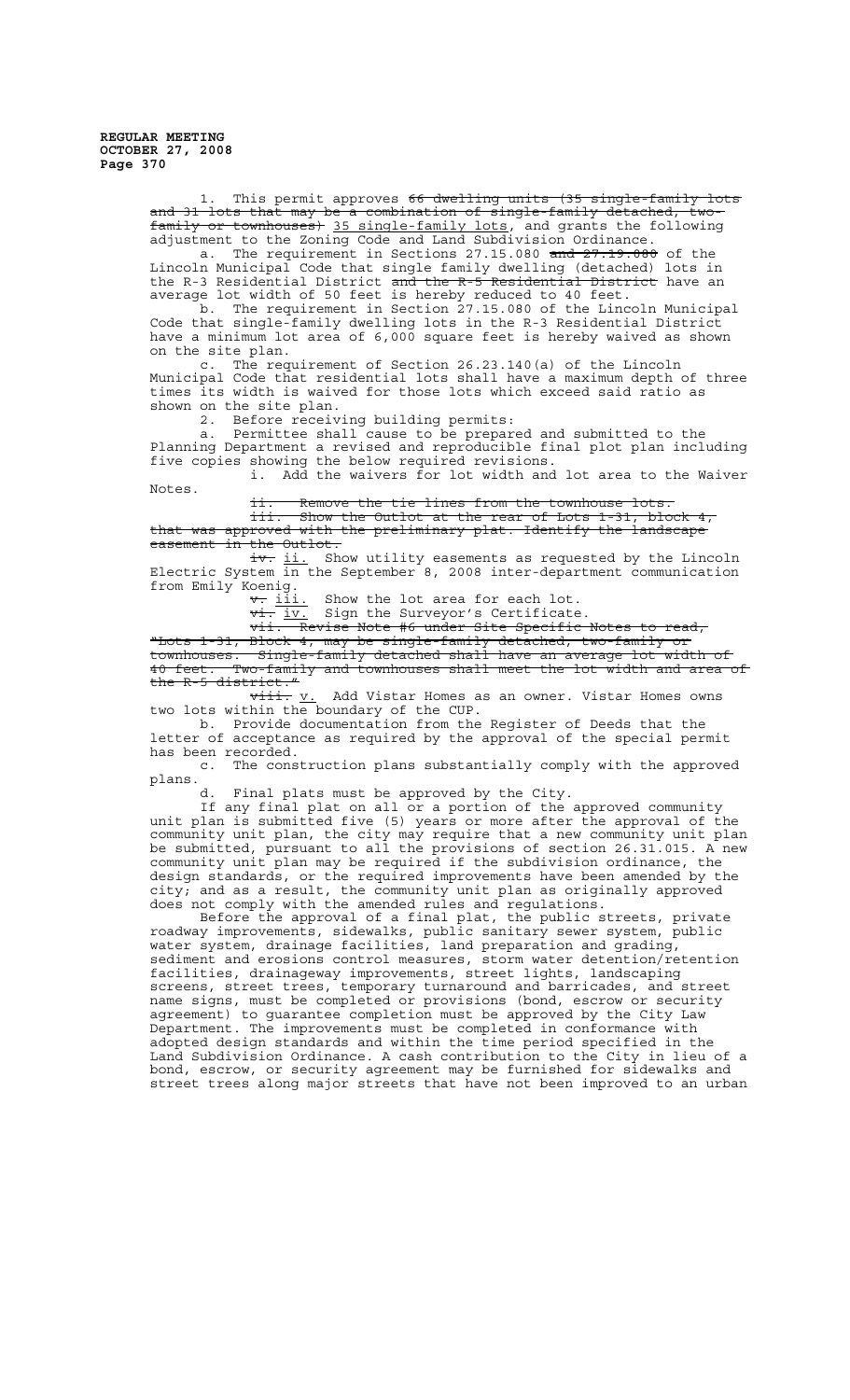cross section. A cash contribution to the City in lieu of a bond, escrow, or security agreement may be furnished for street trees on a final plat with 10 or fewer lots. e. Permittee shall enter into an agreement with the City wherein Permittee as subdivider agrees: i. to complete the installation of sidewalks along both sides of Belford St., Blanca Dr., and Grays Peak Dr. as shown on the final plat within four (4) years following the approval of the final plat. ii. to complete the planting of the street trees along both sides of Belford St., Blanca Dr., and Grays Peak Dr. within this plat within four (4) years following the approval of the final plat. iii. to complete the planting of the landscape screen within this plat within two (2) years following the approval of the final plat. iv. iii. to complete the installation of the permanent markers prior to construction on or conveyance of any lot in the plat. v. iv. to complete any other public or private improvement or facility required by Chapter 26.23 (Development Standards) of the Land Subdivision Ordinance in a timely manner which inadvertently may have been omitted from the above list of required improvements.  $\overrightarrow{vt}$ . to submit to the Director of Public Works a plan showing proposed measures to control sedimentation and erosion and the proposed method to temporarily stabilize all graded land for approval.  $\overline{\texttt{vii.}}$  io comply with the provisions of the Land Preparation and Grading requirements of the Land Subdivision Ordinance. viii. vii. to complete the public improvements shown on the Community Unit Plan.<br> $\frac{1}{1}$  to keep ta<br>outlots from becoming delinquent. to keep taxes and special assessments on the outlots from becoming delinquent.<br>x. <u>ix.</u> to maintain private improvements in a condition as near as practical to the original construction on a permanent and continuous basis. to maintain the landscape screens on a permanent and xi. t<br>continuous basis.<br>xii. to retain ownership of and the right of entry to the outlots in order to perform the above-described maintenance of the outlots and private improvements on a permanent and continuous basis. However, Subdivider may be relieved and discharged of such maintenance obligations upon creating in writing a permanent and continuous association of property owners who would be responsible for said permanent and continuous maintenance subject to the following conditions: (1) Subdivider shall not be relieved of Subdivider's maintenance obligation for each specific private improvement until a register professional engineer or nurseryman who supervised the installation of said private improvement has certified to the City that the improvement has been installed in accordance with approved plans.

(2) The maintenance agreements are incorporated into covenants and restrictions in deeds to the subdivided property and the documents creating the association and the restrictive covenants have been reviewed and approved by the City Attorney and filed of record with the Register of Deeds.

3. Before occupying the dwelling units all development and construction must substantially comply with the approved plans. 4. All privately-owned improvements, including landscaping, are

to be permanently maintained by the Permittee or an appropriately established homeowners association approved by the City. 5. The physical location of all setbacks and yards, buildings,

parking and circulation elements, and similar matters must be in substantial compliance with the location of said items as shown on the approved site plan.

6. The terms, conditions, and requirements of this resolution shall run with the land and be binding on the Permittee, its successors and assigns.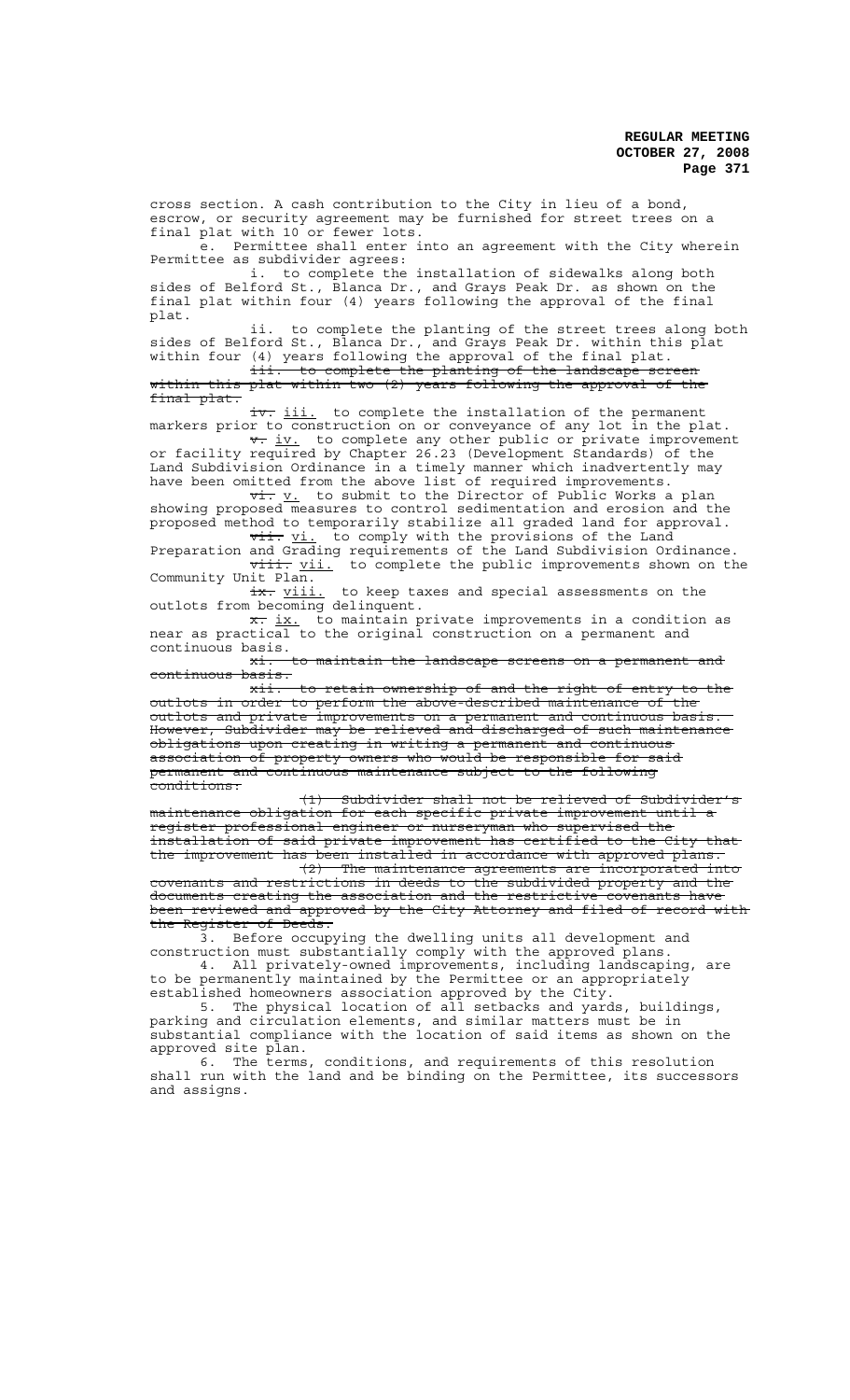> The Permittee shall sign and return the letter of acceptance to the City Clerk within 60 days following the approval of the special permit, provided, however, said 60-day period may be extended up to six months by administrative amendment. The City Clerk shall file a copy of the resolution approving the special permit and the letter of acceptance with the Register of Deeds, filling fees therefor to be paid in advance by the applicant.

8. The site plan as approved with this resolution voids and supersedes all previously approved site plans, however all resolutions/ordinances approving other previous permits remain in full force and effect except as specifically amended by this resolution.

Introduced by Jonathan Cook Seconded by Marvin & carried by the following vote: AYES: Camp, Emery, Marvin, Svoboda; NAYS: Cook, Spatz; ABSENT: Eschliman.

USE PERMIT 154D - APPLICATION OF BUFFALO GRASS, LLC TO AMEND THE WILDERNESS HILLS USE PERMIT TO ALLOW TWO ADDITIONAL ON-PREMISE SIGNS BEYOND THE REQUIREMENTS OF THE B-2 ZONING DISTRICT, TO BE PLACED IN THE ROUNDABOUT ON S. 30TH STREET, GENERALLY LOCATED SOUTHEAST OF THE INTERSECTION OF S. 27TH STREET AND YANKEE HILL ROAD - CLERK read the following resolution, introduced by Jonathan Cook, who moved its adoption:<br>A-85101 WHEREAS, Buffalo Grass, LLC, has submitted an

WHEREAS, Buffalo Grass, LLC, has submitted an application in accordance with Sections 27.28.080 of the Lincoln Municipal Code designated as Use Permit No. 154D to amend Wilderness Hills Use Permit in order to allow two additional on-premise signs beyond the requirements of the B-2 zoning district, to be placed in the roundabout on S. 30th Street, on property generally located southeast of the intersection of South 27th Street and Yankee Hill Road, and legally described as:

Outlots "B", "C", "E", "M" and "N", Lots 1 and 2, Block 1, Wilderness Hills Commercial Addition; Outlots "A", "B", "C", "F", and "H", Lots 1, 2, 3, 4, 5, and 6, Block 1, Wilderness Hills Commercial 1st Addition, Outlots "A", "B", "C", "D", and "E", Lots 1, 2, 3, 4, and 5, Wilderness Hills Commercial 2nd Addition, all located in the Northwest Quarter of Section 30, Township 9 North, Range 7 East of the 6th P.M., City of Lincoln, Lancaster County, Nebraska; and

WHEREAS, the real property adjacent to the area included within the site plan for this amendment to the Wilderness Hills Use Permit will not be adversely affected; and

WHEREAS, said site plan together with the terms and conditions hereinafter set forth are consistent with the intent and purpose of Title 27 of the Lincoln Municipal Code to promote the public health, safety, and general welfare.

NOW, THEREFORE, BE IT RESOLVED by the City Council of the City of Lincoln, Nebraska:

That the application of Buffalo Grass, LLC, hereinafter referred to as "Permittee", to amend Use Permit No. 154C in order to allow two additional on-premise signs beyond the requirements of the B-2 zoning district, to be placed in the roundabout on S. 30th Street on the property legally described above be and the same is hereby granted under the provisions of Section 27.28.080 of the Lincoln Municipal Code upon condition that construction and operation of said ground sign be in substantial compliance with said application, the site plan, and the following additional express terms, conditions, and requirements:

1. This permit approves two additional on-premise signs to be placed on the roundabout. One sign will face north and the other will face south and will generally conform with the elevation of the landscape/signage feature attached to the site plan.

2. Before receiving building permits the Permittee shall:

a. Cause to be prepared and submitted to the Planning Department for a review and approval a revised and reproducible final site plan including five copies which adds a note to the site plan stating: "This resolution #------ permits two additional on premise signs to be placed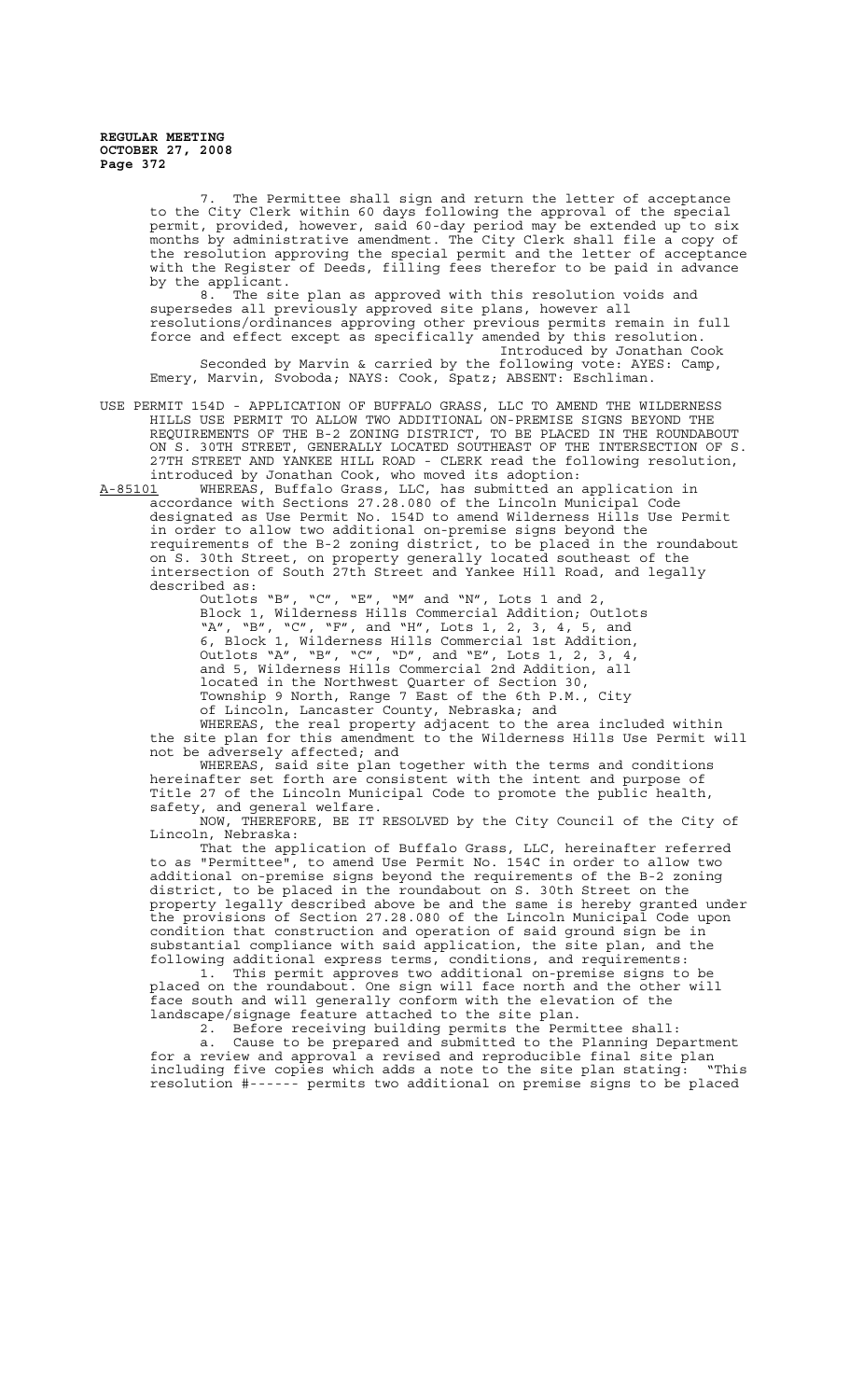on the roundabout on S. 30<sup>th</sup> Street. One sign will face north and the other will face south and will generally conform with the elevation of the landscape/signage feature attached to this site plan." b. Provide information to the satisfaction of Public Works

addressing their concerns in their September 8, 2008 Memo.

c. Provide documentation from the Register of Deeds that the letter of acceptance as required by the approval of the special permit has been recorded.

d. The construction plans substantially comply with the approved plans.

3. Before applying for a building permit all development and construction must substantially comply with the approved plans.

4. All privately-owned improvements, including landscaping are to be permanently maintained by the Permittee or an appropriately established homeowners association approved by the City.

5. The physical location of all setbacks and yards, buildings, parking and circulation elements, and similar matters must be in substantial compliance with the location of said Items as shown on the approved site plan.

6. The terms, conditions, and requirements of this resolution shall run with the land and be binding upon the Permittee, its successors and assigns.

7. The Permittee shall sign and return the letter of acceptance to the City Clerk within 60 days following the approval of the special permit, provided, however, said 60-day period may be extended up to six months by administrative amendment. The clerk shall file a copy of the resolution approving the special permit and the letter of acceptance with the Register of Deeds, filling fees therefor to be paid in advance by the Permittee.

8. The site plan as approved with this resolution voids and supersedes all previously approved site plans, however all resolutions approving previous permits remain in force except as specifically amended by this resolution.

Introduced by Jonathan Cook Seconded by Marvin & carried by the following vote: AYES: Camp, Cook, Emery, Marvin, Spatz, Svoboda; NAYS: None; ABSENT: Eschliman.

### **ORDINANCE - 1ST READING & RELATED RESOLUTIONS (AS REQUIRED)**

AMENDING ORDINANCE NO. 19110, PASSED BY THE CITY COUNCIL ON JULY 28, 2008, TO INCLUDE LOTS 14-19, BLOCK 3, MCMURTRY'S ADDITION, IN THE CHANGE OF ZONE FROM R-6 RESIDENTIAL DISTRICT TO O-1 OFFICE DISTRICT, ON PROPERTY GENERALLY LOCATED AT THE SOUTHEAST CORNER OF SOUTH 18TH STREET AND K STREET - CLERK read an ordinance, introduced by Doug Emery, amending Ordinance 19110 passed by the City Council of the City of Lincoln, Nebraska on July 28, 2008, for a change of zone from the R-6 and R-7 Residential Districts to the O-1 Office District on property generally located at South 18th and K Streets, to correct the legal description, the first time.

# **ORDINANCES - 3RD READING & RELATED RESOLUTIONS (as required)**

AMENDING ORDINANCE NO. 19143, PASSED BY THE CITY COUNCIL ON SEPTEMBER 22, 2008, TO CORRECT THE LEGAL DESCRIPTION FOR THE SURPLUS PROPERTY GENERALLY LOCATED AT SOUTH 46TH STREET AND O STREET (COMP. PLAN CONFORMANCE 07023) - CLERK read an ordinance, introduced by Jon Camp, amending Ordinance 19143 passed by the City Council of the City of Lincoln, Nebraska on September 22, 2008, declaring approximately 2,739 square feet of City-owned property generally located at South 46<sup>th</sup> Street and O Street as surplus, to correct the legal description of the surplus property, the third time.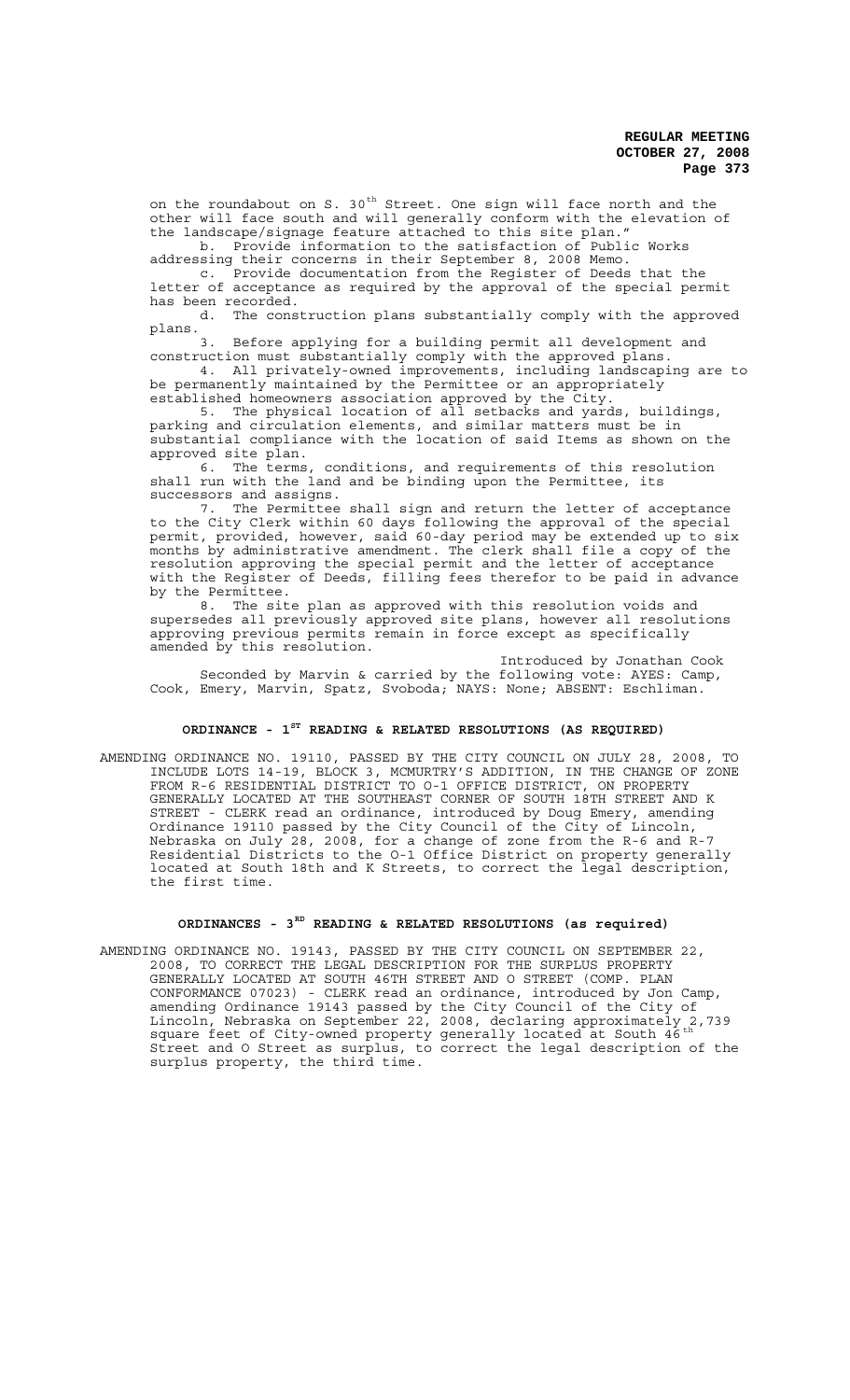CAMP Moved to pass the ordinance as read. Seconded by Marvin & carried by the following vote: AYES: Camp, Cook, Emery, Marvin, Spatz, Svoboda; NAYS: None; ABSENT: Eschliman. The ordinance, being numbered **#19165**, is recorded in Ordinance Book #26, Page AMENDING TITLE 10 OF THE LINCOLN MUNICIPAL CODE BY CREATING A NEW CHAPTER 10.55, ELECTRIC PERSONAL ASSISTIVE MOBILITY DEVICES, TO DEFINE THE SAME,

TO REGULATE THE USE THEREOF, AND TO PROVIDE PENALTIES FOR VIOLATIONS - PRIOR to reading:

COOK Moved MTA #1 to Bill No. 08-144 by inserting the following language on page 3 between lines 12 and 13:

(h) It shall be unlawful for any person under sixteen years of age to operate an electric personal assistive mobility device on any highway, alley, sidewalk, or other premises open to the public. (i) It shall be unlawful for any person to sell, loan, provide, give away, or deliver or permit the sale, providing, loan, gift, delivery, or procuring of an electric personal assistive mobility device to any person under sixteen years of age.

Seconded by Svoboda & carried by the following vote: AYES: Camp, Cook, Emery, Marvin, Spatz, Svoboda; NAYS: None; ABSENT: Eschliman. CLERK Read an amended ordinance, introduced by Jon Camp, creating Chapter 10.55 of the Lincoln Municipal Code, Electric Personal Assistive Mobility Devices, to define the same, to regulate the use thereof, and to provide penalties for violation, the third time.

CAMP Moved to pass the ordinance as amended. Seconded by Svoboda & carried by the following vote: AYES: Camp,

Cook, Emery, Marvin, Spatz, Svoboda; NAYS: None; ABSENT: Eschliman. The ordinance, being numbered **#19166**, is recorded in Ordinance Book #26, Page

APPROVING THE PINE WOODS CONDITIONAL ANNEXATION AND ZONING AGREEMENT BETWEEN THE CITY AND REALTY TRUST GROUP RELATING TO THE ANNEXATION OF APPROXIMATELY 4.87 ACRES OF PROPERTY GENERALLY LOCATED ON THE WEST SIDE OF SOUTH 70TH STREET AND SOUTH OF PINE LAKE ROAD (RELATED ITEMS: 08-R-260, 08-145, 08-146) (ACTION DATE: 10/27/08) - CLERK read the following resolution, introduced by Jon Camp, who moved its adoption:

A-85102 BE IT RESOLVED by the City Council of the City of Lincoln, Nebraska:

That the agreement titled Pine Woods Conditional Annexation and Zoning Agreement, which is attached hereto, marked as Attachment "A" and made a part hereof by reference, between Realty Trust Group, Inc. and the City of Lincoln, Nebraska, outlining certain conditions and understandings relating to the annexation of approximately 4.87 acres of property generally located on the west side of South 70th Street and south of Pine Lake Road, is approved.

BE IT FURTHER RESOLVED that the Mayor is authorized to execute the Annexation Agreement on behalf of the City.

BE IT FURTHER RESOLVED that the City Clerk is directed to return one fully executed copy of this Agreement to Rick Peo, Chief Assistant City Attorney, for distribution to the Owner.

BE IT FURTHER RESOLVED that the City Clerk is directed to record the Annexation Agreement or a summary memorandum thereof with the Register of Deeds, filing fees to be paid by Realty Trust Group, Inc.

BE IT FURTHER RESOLVED that the City Clerk is directed to forward a copy of this Agreement to Michaela Hansen, Impact Fee Administrator. Introduced by Jon Camp

Seconded by Svoboda & carried by the following vote: AYES: Camp, Cook, Emery, Marvin, Spatz, Svoboda; NAYS: None; ABSENT: Eschliman.

ANNEXATION NO. 08006 - APPLICATION OF REALTY TRUST GROUP TO AMEND THE LINCOLN CORPORATE LIMITS MAP BY ANNEXING APPROXIMATELY 4.87 ACRES OF PROPERTY GENERALLY LOCATED AT SOUTH 70TH STREET AND PINE LAKE ROAD (RELATED ITEMS: 08-R-260, 08-145, 08-146) - CLERK read an ordinance, introduced by Jon Camp, annexing and including the below described land as part of the City of Lincoln, Nebraska and amending the Corporate Limits Map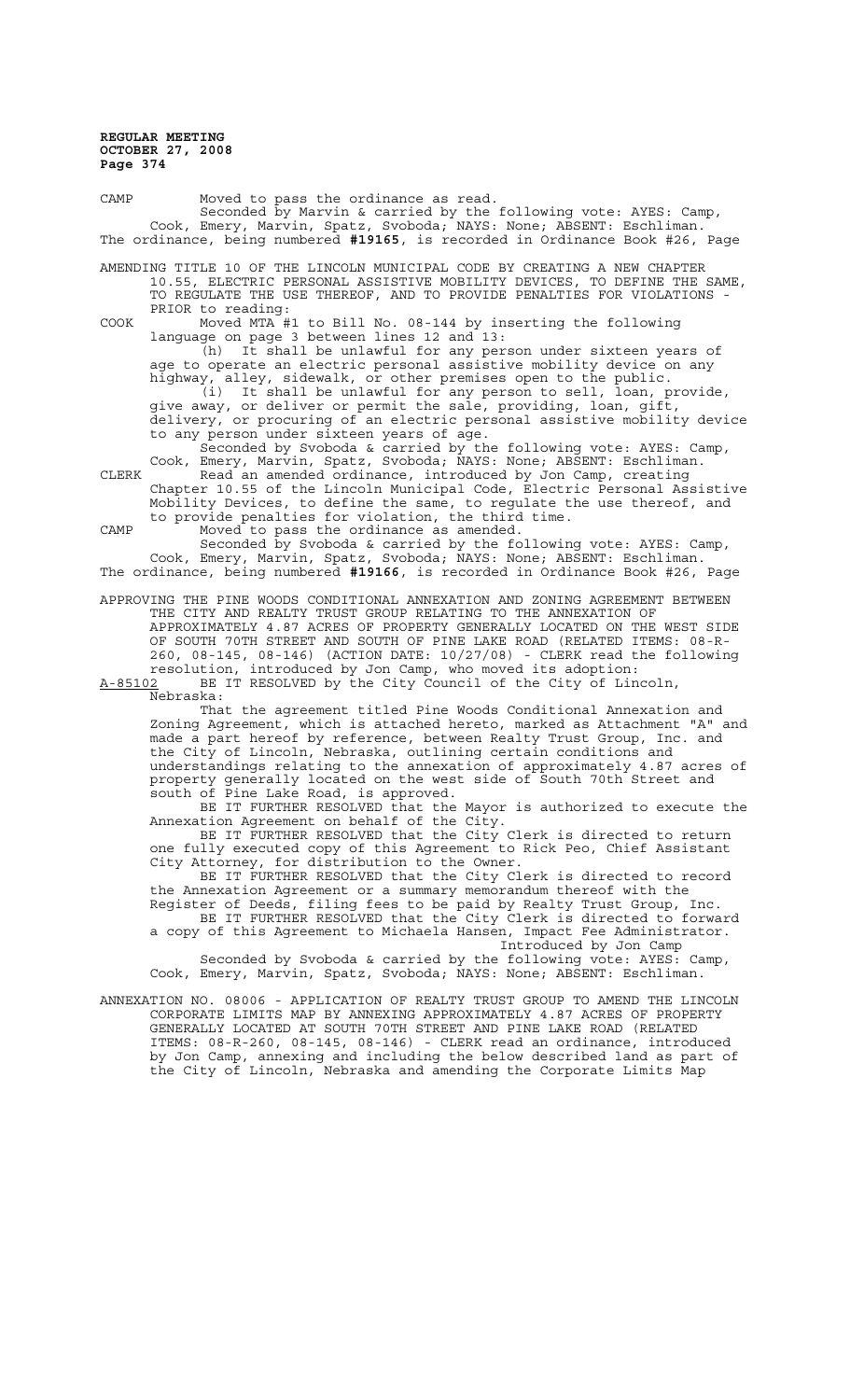attached to and made a part of Ordinance No. 18208, to reflect the extension of the corporate limits boundary of the City of Lincoln, Nebraska established and shown thereon, the third time. CAMP Moved to pass the ordinance as read. Seconded by Svoboda & carried by the following vote: AYES: Camp, Cook, Emery, Marvin, Spatz, Svoboda; NAYS: None; ABSENT: Eschliman. The ordinance, being numbered **#19167**, is recorded in Ordinance Book #26, Page CHANGE OF ZONE 08041 - APPLICATION OF REALTY TRUST GROUP FOR A CHANGE OF ZONE FROM AGR AGRICULTURAL RESIDENTIAL DISTRICT TO R-3 RESIDENTIAL DISTRICT PUD AND FOR APPROVAL OF A DEVELOPMENT PLAN FOR MODIFICATIONS TO THE ZONING AND LAND SUBDIVISION ORDINANCES TO DEVELOP APPROXIMATELY 11 DWELLING UNITS AND APPROXIMATELY 53,000 SQUARE FEET OF OFFICE, RETAIL AND/OR COMMERCIAL FLOOR AREA ON PROPERTY GENERALLY LOCATED AT SOUTH 70TH

STREET AND PINE LAKE ROAD (RELATED ITEMS: 08-R-260, 08-145, 08-146) - CLERK read an ordinance, introduced by Jon Camp, amending the Lincoln Zoning District Maps attached to and made a part of Title 27 of the Lincoln Municipal Code, as provided by Section 27.05.020 of the Lincoln Municipal Code, by changing the boundaries of the districts established and shown thereon, the third time.

CAMP Moved to pass the ordinance as read.

Seconded by Svoboda & carried by the following vote: AYES: Camp, Cook, Emery, Marvin, Spatz, Svoboda; NAYS: None; ABSENT: Eschliman. The ordinance, being numbered **#19168**, is recorded in Ordinance Book #26, Page

#### **REGISTERED TO SPEAK SESSION - NONE**

#### **OPEN MICROPHONE SESSION**

Kevin Hopman, no address given, came forward to comment on the Antelope Valley Project. He also requested closure of Mr. Morosin's relocation issues and requested his garage be built. Roger Figard, Public Works & Utilities City Engineer, came forward to clarify the ongoing process of JAVA. This matter was taken under advisement.

Mike Morosin, 1500 N. 15<sup>th</sup> St., came forward stating HUD requirements were not met when he moved into a relocated house without smoke detectors installed. This matter was taken under advisement.

### **MISCELLANEOUS BUSINESS**

### **PENDING -**

CAMP Moved to extend the Pending List to November 3, 2008. Seconded by Marvin & carried by the following vote: AYES: Camp, Cook, Emery, Marvin, Spatz, Svoboda; NAYS: None; ABSENT: Eschliman.

#### **UPCOMING RESOLUTIONS -**

CAMP Moved to approve the resolutions to have Public Hearing on November 3, 2008. Seconded by Marvin & carried by the following vote: AYES: Camp,

Cook, Emery, Marvin, Spatz, Svoboda; NAYS: None; ABSENT: Eschliman.